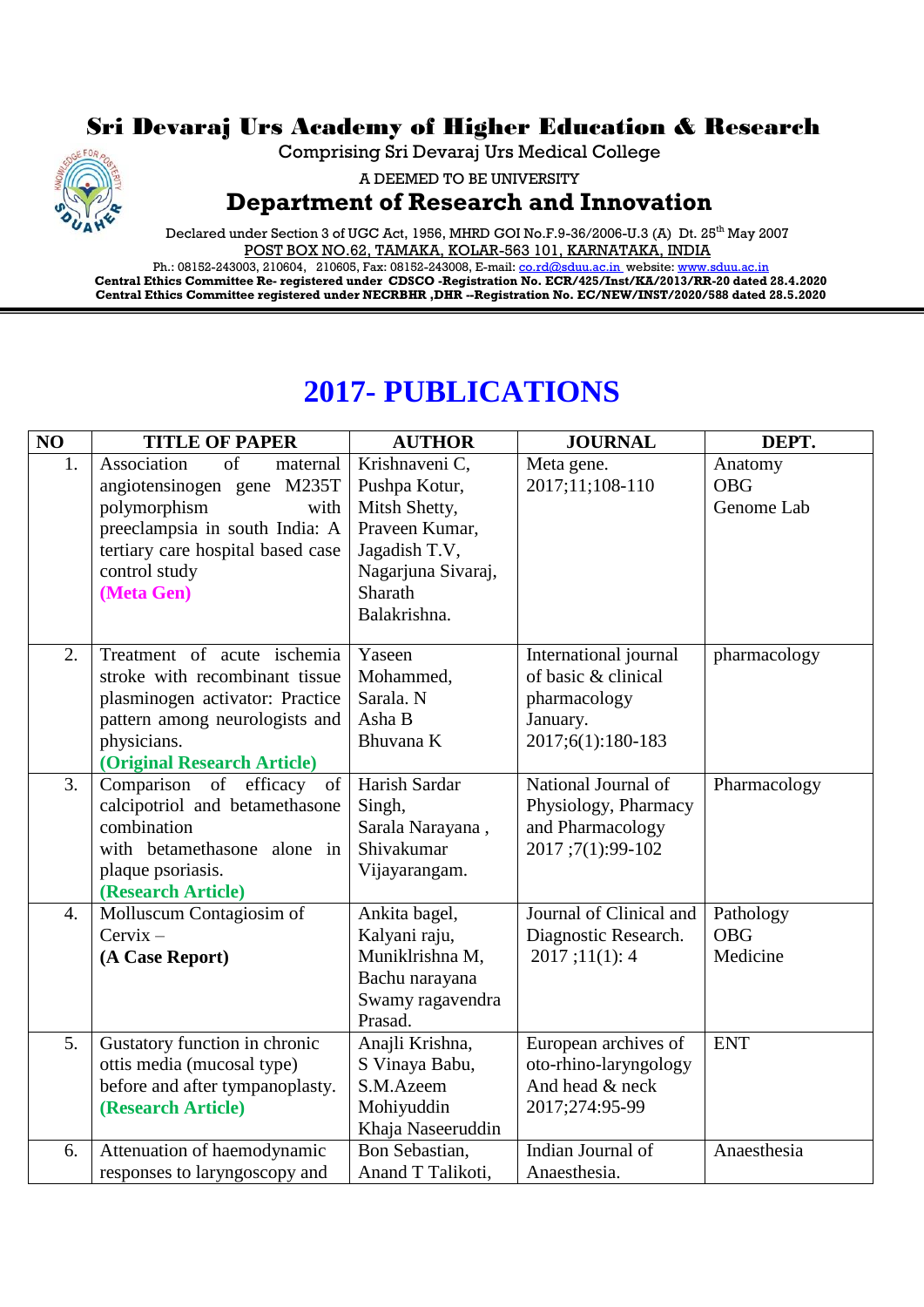| 7.  | endotracheal intubation with<br>intravenous dexmedetomidine:<br>A comparison between two<br>doses (Research Article)<br>A comparison of complications                     | Dinesh K.<br>Shashirekha CA,                                                                                         | 2017;61(1):58-64<br>SDRP Journal of                                                    | Surgery |
|-----|---------------------------------------------------------------------------------------------------------------------------------------------------------------------------|----------------------------------------------------------------------------------------------------------------------|----------------------------------------------------------------------------------------|---------|
|     | between Laparoscopic<br>appendicectomy and Open<br>appendicectomy.<br>(Research Article)                                                                                  | Ravikiran HR,<br>Sankar Vikas,<br>Prasad Krishna,<br>SreeramuluPN,<br>Sathanantham,<br>Dinesh Kumar.                 | Anaesthesia &<br>Surgery.<br>$2017;2(1):1-5$                                           |         |
| 8.  | <b>Recurrent Malignant Phyllodes</b><br>Tumour of the Breast with<br>Liposarcomatous Differentiation:<br>A Rare Case Report and Review<br>Of Literature.<br>(Case Report) | M Kumara<br>Raghavendra<br>Varma, Prof.<br>Bhaskaran A,<br>Pavan B K,<br>Asadulla Baig.                              | Journal of Medical<br>Science and Clinical<br>Research.<br>2017;5(2): 17710-<br>17712  | Surgery |
| 9.  | Squamous Cell Carcinoma at an<br>Unusual Site – A Rare<br>(Case Report)                                                                                                   | M Kumara<br>Raghavendra<br>Varma, Prof.<br>Bhaskaran A,<br>Pavan B K,<br>Asadulla Baig                               | Journal of Medical<br>Science and Clinical<br>Research.<br>2017;5(2): 17707-<br>17709  | Surgery |
| 10. | The Effectiveness of Honey Vs<br>Saline Dressing in Diabetic<br>Wounds: A Prospective study.<br>(Research Article)                                                        | Arvind<br>Ramachandran,<br>Shashirekha.C.A,<br>Sreeramulu.PN,<br>Mohan Kumar.K,<br>Bhaskaran.A,<br>Krishna Prasad.P. | Journal of Medical<br>Science and Clinical<br>Research.<br>2017; 5(2): 17<br>836-17838 | Surgery |
|     | 11. Single Vs Double Layered<br><b>Intestinal Anastomosis: A</b><br><b>Comparative Study</b><br>(Research Article)                                                        | Arvind<br>Ramachandran,<br>Shashirekha.C.A,<br>Sreeramulu.PN,<br>Mohan Kumar.K,<br>Bhaskaran.A,<br>Krishna Prasad.P. | Journal of Medical<br>Science and Clinical<br>Research.<br>2017; 5(2):17839-<br>17842  | Surgery |
| 12. | <b>Malignant Peripheral Nerve</b><br>Sheath Tumor: A Rare Case and<br><b>Review of Literature</b><br>(Case Report)                                                        | Shashirekha.C.A,<br>Arvind<br>Ramachandran,<br>Ravikiran.H.R.                                                        | Journal of Medical<br>Science and Clinical<br>Research. 2017;5(2):<br>17843-17846      | Surgery |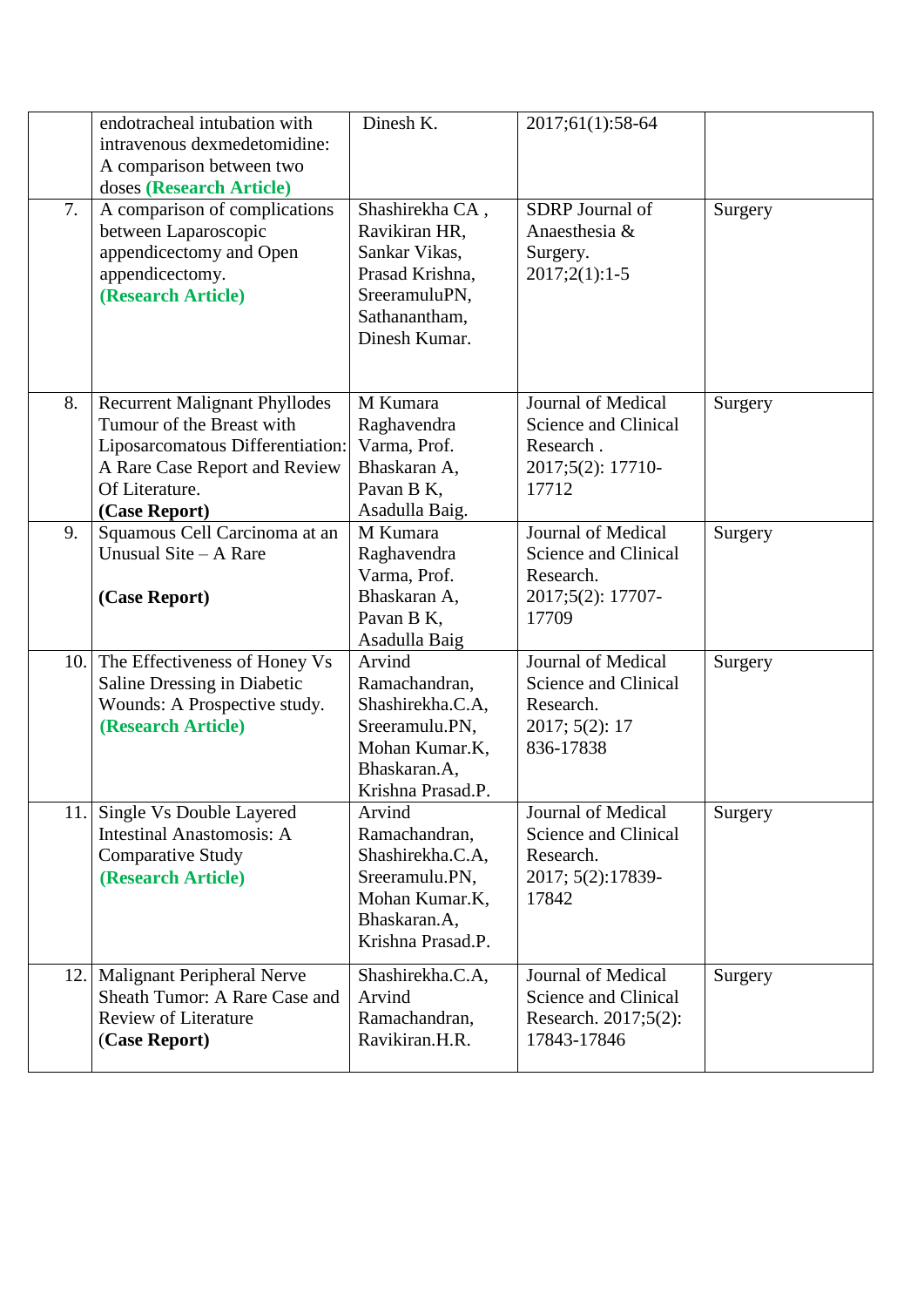| 13.1 | <b>Correlation of Plasma</b>                                    | Mamatha Kunder,                     | Journal of Clinical and         | Biochemistry  |
|------|-----------------------------------------------------------------|-------------------------------------|---------------------------------|---------------|
|      | Neutrophil Elastase Activity                                    | AV Moideen Kutty,                   | Diagnostic Research.            | <b>ENT</b>    |
|      | and Endogenous Protease                                         | V Lakshmaiah,                       | 2017 1-11(3): 09-12             | Medicine      |
|      | Inhibitor Levels with the                                       | SR Sheela.                          |                                 | <b>OBG</b>    |
|      | Severity of Pre-eclampsia.                                      |                                     |                                 |               |
|      | (Research Article)                                              |                                     |                                 |               |
| 14.  | A Study Of The Aetiological                                     | Padmajothi                          | Journal of Evidence             | Ophthalmology |
|      | And Clinical Features Of                                        | Mudianur,                           | <b>Based Medicine and</b>       |               |
|      | <b>Infected Corneal Ulcers As</b>                               | Subrahmanyam,                       | Healthcare.                     |               |
|      | Studied In A Rural Population.                                  | Anja Lita Roche.                    | 2017;4(14):790-794.             |               |
|      | (Research Article)                                              |                                     |                                 |               |
| 15.  | Doctor's Perception on                                          | Asha Basavareddy,                   | Journal of Basic and            | Pharmacology  |
|      | Integrated Medicine: A Survey.                                  | Meenakshi Lella,                    | Clinical Pharmacy.              |               |
|      | (Research Article)                                              | Sarala N.                           | 2017;8(2):62-65                 |               |
|      | 16. Phospholipase A2, Plasma                                    | Dayanand CD,                        | Asian Journal                   | Biochemistry  |
|      | Elastase Activity In Pre- And                                   | vanishree                           | Pharmaceutical                  | <b>OBG</b>    |
|      | Post-Partum Of                                                  | bambrana,                           | Clinical Research.              |               |
|      | Pre-Eclamptic Women                                             | Sheela SR.                          | 2017;10(1):317-320              |               |
|      | (Research Article)                                              |                                     |                                 |               |
|      |                                                                 |                                     |                                 |               |
| 17.1 | Evaluation of xanthine oxidase                                  | Vanishree                           | Asian Journal                   | Biochemistry  |
|      | inhibitory activity by flavonoids                               | bambrana                            | Pharmaceutical                  | <b>OBG</b>    |
|      | from<br>Pongamia Pinnata Linn.                                  | Dayanand CD<br>Sheela SR            | Clinical.<br>2017; 10(3)360-362 |               |
|      | (Research Article)                                              |                                     |                                 |               |
| 18.  | Leishman-Giemsa Cocktail - Is                                   | Shilpa Manigatt                     | Journal of Clinical and         | Pathology     |
|      | it an Effective Stain for Air                                   | Hemalatha                           | Diagnostic Research.            |               |
|      | Dried Cytology Smear.                                           | Shashidhar                          | 2017;11(3)16-18                 |               |
|      | (Research Article)                                              | Chinaiah                            |                                 |               |
|      |                                                                 | SubramanyaM babu<br>rajenDra PraSaD |                                 |               |
| 19.1 | <b>Influence of Central Obesity</b>                             | USha Shenoy,                        | Journal of Clinical and         | Physiology    |
|      | Assessed by Conicity Index on                                   | Jagadamba.                          | Diagnostic Research.            |               |
|      | Lung Age in Young Adults.                                       |                                     | 2017;11(4):9-12                 |               |
|      | (Research Article)                                              |                                     |                                 |               |
| 20.1 | Duration of swimming practice                                   | A Deepali,                          | Indian Journal of               | Physiology    |
|      | among elite swimmers exerts<br>differential effect on large and | PN Ravindra,<br>MV Shobha           | physiology<br>pharmacology.     |               |
|      | small airway function                                           | Pralay Mujumdar,                    | 2017;61(1):52-57                |               |
|      | (Research Article)                                              | M Mandal                            |                                 |               |
| 21.  | Acute methemoglobinemia                                         | Sudha redyy,                        | European journal of             | Paediatrics   |
|      | following unknown compound                                      | Malikireddy,                        | pharmaceutical and              |               |
|      | exposure: two case reports.                                     | Hima bindu,                         | medical research.               |               |
|      | (Case Report)                                                   | Krishnappa j.                       | 2017;4(4):424-426.              |               |
| 22.  | To study the effect of excessive                                | Gaythri,                            | Journal of dental and           | Physiology    |
|      | daytime sleepiness on critical<br>fusion frequency in medical   | Shobha MV,                          | medical science.                |               |
|      |                                                                 | Jagadamba A.                        | 2017;6(4):60-64.                |               |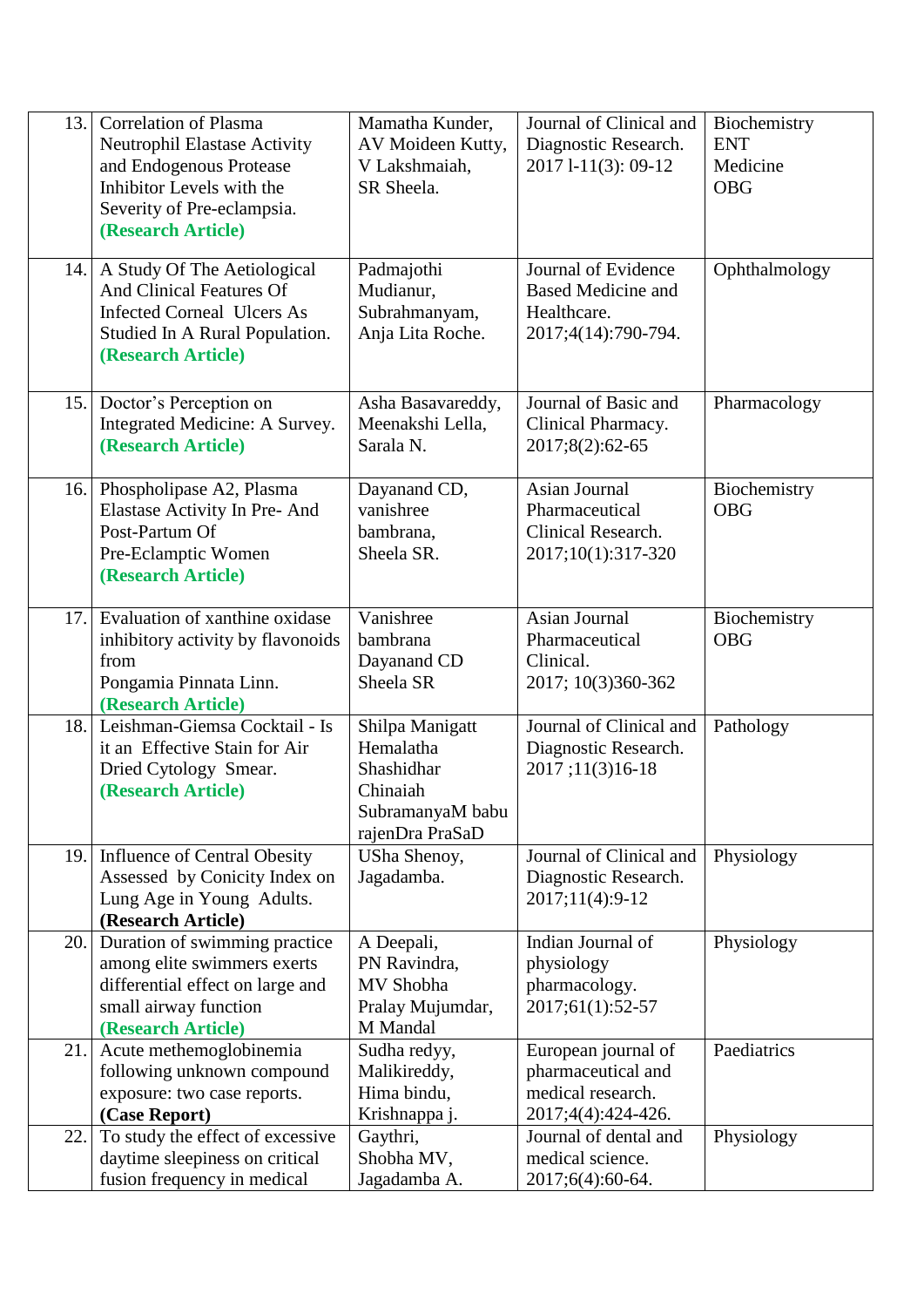|      | students.                         |                     |                        |                     |
|------|-----------------------------------|---------------------|------------------------|---------------------|
|      | (Research Article)                |                     |                        |                     |
| 23.  | Tumor necrosis factor alpha       | Deepa Rajesh,       | International journal  | Genome Lab          |
|      | gene promoter $-238G/A$           | Rajesh G,           | of dermatology.        | Dermatology         |
|      | polymorphism increases the        | A V M Kutty,        | 2017:56:307-3011       |                     |
|      | risk of psoriasis vulgaris in     | Sharath.            |                        |                     |
|      | Indian patients.                  |                     |                        |                     |
|      | (Research Article)                |                     |                        |                     |
| 24.  | <b>Profile of Tumour Necrosis</b> | Deepa Rajesh,       | Journal of clinical    | Genome lab          |
|      | Factor Alpha -308 G/A Gene        | Chaitra             | diagnostic             | Dermatology         |
|      | Polymorphism in Psoriatic         | Chowdappa, Rajesh   | research.2017:11(2):1- | Biochemistry        |
|      | Patients in Karnataka, India.     | Gurumurthy, A.V.    | $\overline{4}$         |                     |
|      | (Research Article)                | Moideen Kutty,      |                        | <b>Impact</b>       |
|      |                                   | Sharath             |                        | <b>Factor:1.560</b> |
|      |                                   | Balakrishna.        |                        |                     |
| 25.1 | The in vitro Cytotoxic and        | SH Shreedhara,      | Journal of chemical    | Genome lab          |
|      | Molecular Docking Studies of      | HM Vagdevi,         | and pharmaceutical     |                     |
|      | Newly Synthesized Fused           | ND Jayanna,         | research.              |                     |
|      | Benzoxazole-Triazole              | R Raghavendra,      | 2017:9(5):108-119      |                     |
|      | Derivatives                       | P Kiranmayee,       |                        |                     |
|      | (Research Article)                | Prabhu das,         |                        |                     |
|      |                                   | Mohammed            |                        |                     |
|      |                                   | Shafeeulla R.       |                        |                     |
| 26.  | A Comparative Study of            | Sinam Hemona        | Journal of Dental and  | Anesthesiology      |
|      | Halothane versus Sevoflurane      | Devi,               | Medical Sciences.      |                     |
|      | for Induction of Anaesthesia      | Somasekharam P,     | 2017:16(6):90-95       |                     |
|      | and Tracheal Intubation in        | Ravi M,             |                        |                     |
|      | Children.                         | Dinesh K.           |                        |                     |
|      | (Research Article)                |                     |                        |                     |
| 27.  | Adherence to antiepileptic        | Sowmya              | Journal of             | Pharamcology        |
|      | therapy in adults.                | Chinnaiyan, Sarala  | neurosciences in rural | Medicine            |
|      | (Research Article)                | Narayana,           | practice.              |                     |
|      |                                   | Venkatarathnamma    | 2017;8(3):417-420      |                     |
|      |                                   | Puttappa Nanjappa.  |                        |                     |
| 28.  | Expression of beta estrogen       | Nishit,             | International journal  | Pathology           |
|      | receptor in benign prostatic      | <b>CSBR</b> Prasad  | of recent scientific   |                     |
|      | hyperplasia and                   | Swaroop Raj B.V     | research.              |                     |
|      | adenocarcinoma of prostate.       |                     | 2017;8(3):15843-       |                     |
|      | (Research Article)                |                     | 15847                  |                     |
| 29.  | Epidermoid Cyst of Breast - A     | Chenna Chandana     | International journal  | Pathology           |
|      | Common Benign Lesion, in an       | Reddy, Shilpa M D,  | of health sciences &   | Surgery             |
|      | Uncommon Site.                    | PN.Sreeramulu,      | research.              |                     |
|      | (Research Article)                | <b>CSBR</b> Prasad. | 2017;7(5):414-417      |                     |
| 30.1 | Congenital Dengue Infection-      | Roshith J Kumar,    | European Journal Of    | Peaditraics         |
|      | Escape Of One Twin A Case         | K N V Prasad.       | Pharmaceutical         |                     |
|      | Report                            |                     | And Medical            |                     |
|      | (Case Report)                     |                     | research.2017;4(2):58  |                     |
|      |                                   |                     | 9-590                  |                     |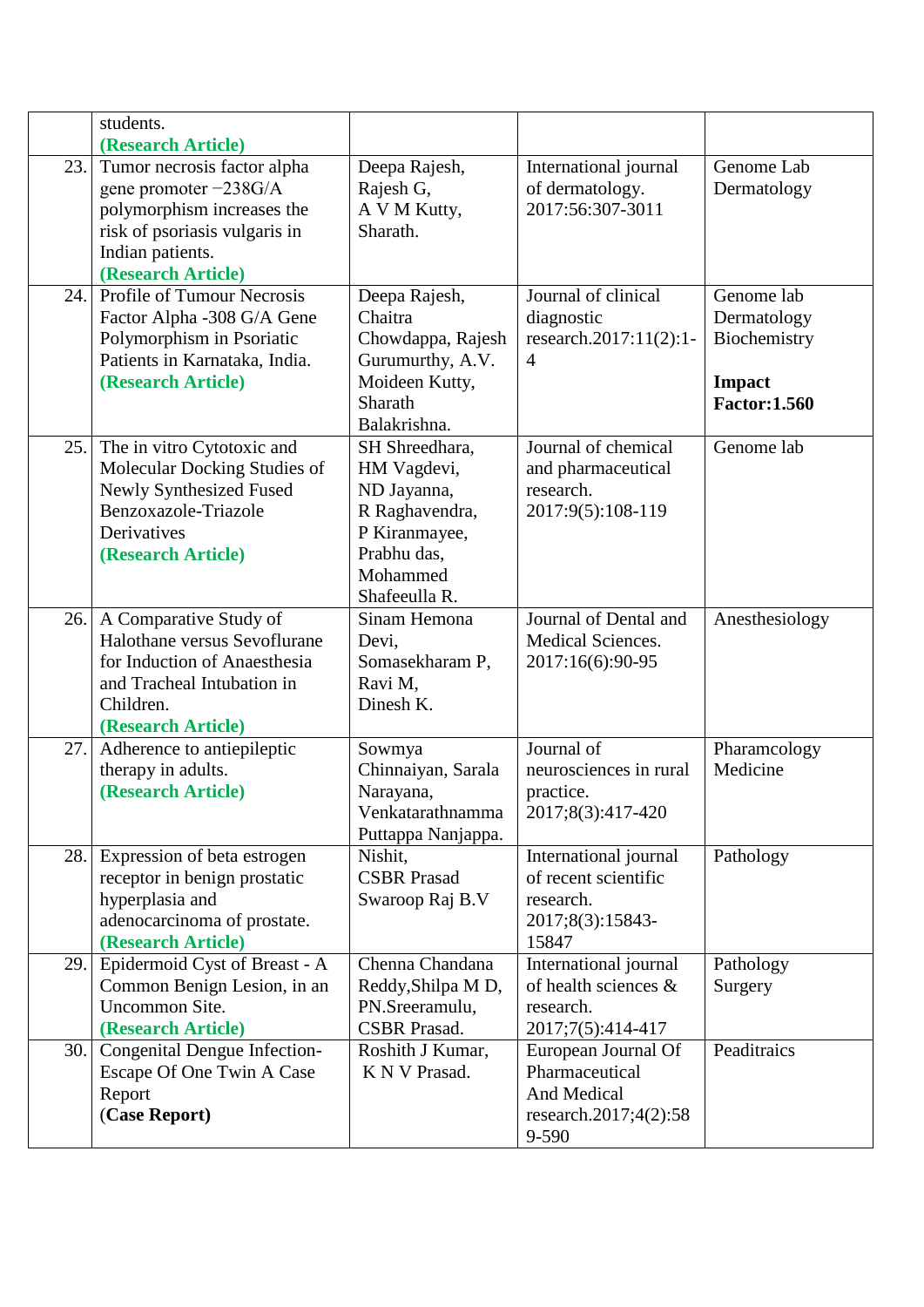| 31. | A Case Report Of Vacteral<br>Association.<br>(Case Report)                                                                                                                                | Krishnappa j,<br>Jyothi.                                                                                                | European Journal Of<br>Pharmaceutical<br>And Medical research.<br>2017;4(1):399-400. | Peaditraics                         |
|-----|-------------------------------------------------------------------------------------------------------------------------------------------------------------------------------------------|-------------------------------------------------------------------------------------------------------------------------|--------------------------------------------------------------------------------------|-------------------------------------|
| 32. | A Rare Case Report - Isolated<br><b>Asymptomatic Absent</b><br>Manubrium<br>Sternii In Healthy Infant<br>(Case Report)                                                                    | Bhanuchand P,<br>Malikereddy hima<br>bindhu,<br>Beere gowda Y C                                                         | European Journal Of<br>Pharmaceutical<br>And Medical research.<br>2017;4(2):562-564  | Peaditraics                         |
| 33. | Study Of Hyponatremia In<br>Critically Ill Children Admitted<br>To Paediatric Intensive Care<br>Unit.<br>(Research Article)                                                               | Malikereddy hima<br>bindhu,<br>Beere gowda Y C                                                                          | European Journal Of<br>Pharmaceutical<br>And Medical research.<br>2017;4(4):427-431  | Peaditraics                         |
| 34. | Association of serum vitamin d<br>levels with severity of acute<br>respiratory tract infections in<br>children from an area with<br>abundant sunlight.<br>(Research Article)              | Jyothi, A,<br>Sudha Reddy,<br>V Dayanand, C. D                                                                          | International journal<br>of current research.<br>2017;4:49371-49376                  | Peaditricsc                         |
| 35. | Etiological, Clinical And Eeg<br>Profile Of Neonatal Seizures-<br>An Institutional Study.<br>(Research Article)                                                                           | Roshith Kumar J,<br><b>KNV Prasad</b>                                                                                   | European Journal Of<br>Pharmaceutical<br>And Medical research.<br>2017;4(4):569-577  | Paediatrics                         |
| 36. | Association of maternal<br>angiotensinogen gene M235T<br>polymorphism<br>with preeclampsia in South<br>India: A tertiary care hospital<br>based case-control study.<br>(Research Article) | Krishnaveni C,<br>Pushpa Kotur,<br>Mitesh Shetty,<br>Praveen kumar,<br>Jagadish TV,<br>Nagarjuna Sivaraj,<br>Sharath B. | Meta Gene.<br>2017; 11:108-110.                                                      | Anatomy<br><b>OBG</b><br>Genome Lab |
| 37. | Morphometric And<br>Morphological Analysis Of<br>Foramen Ovale In Dry Human<br>Skulls.<br>(Research Article)                                                                              | Ashwini NS<br>Venkateshu K V                                                                                            | International journal<br>of anatomy and<br>research.<br>2017;5(1):3547-3551          | Anatomy                             |
| 38. | Morphometric Analysis Of<br><b>Bicipital Groove Of Upper</b><br>End Of Humerus In South<br>Indian Population.<br>(Research Article)                                                       | Ashwini NS<br>Venkateshu K V                                                                                            | International journal<br>of Anatomy and<br>research.<br>2017;5(2.2):3870-<br>3875    | Anatomy                             |
| 39. | Morphometric Analysis Of                                                                                                                                                                  | Ashwini Ns,                                                                                                             | International journal                                                                | Anatomy                             |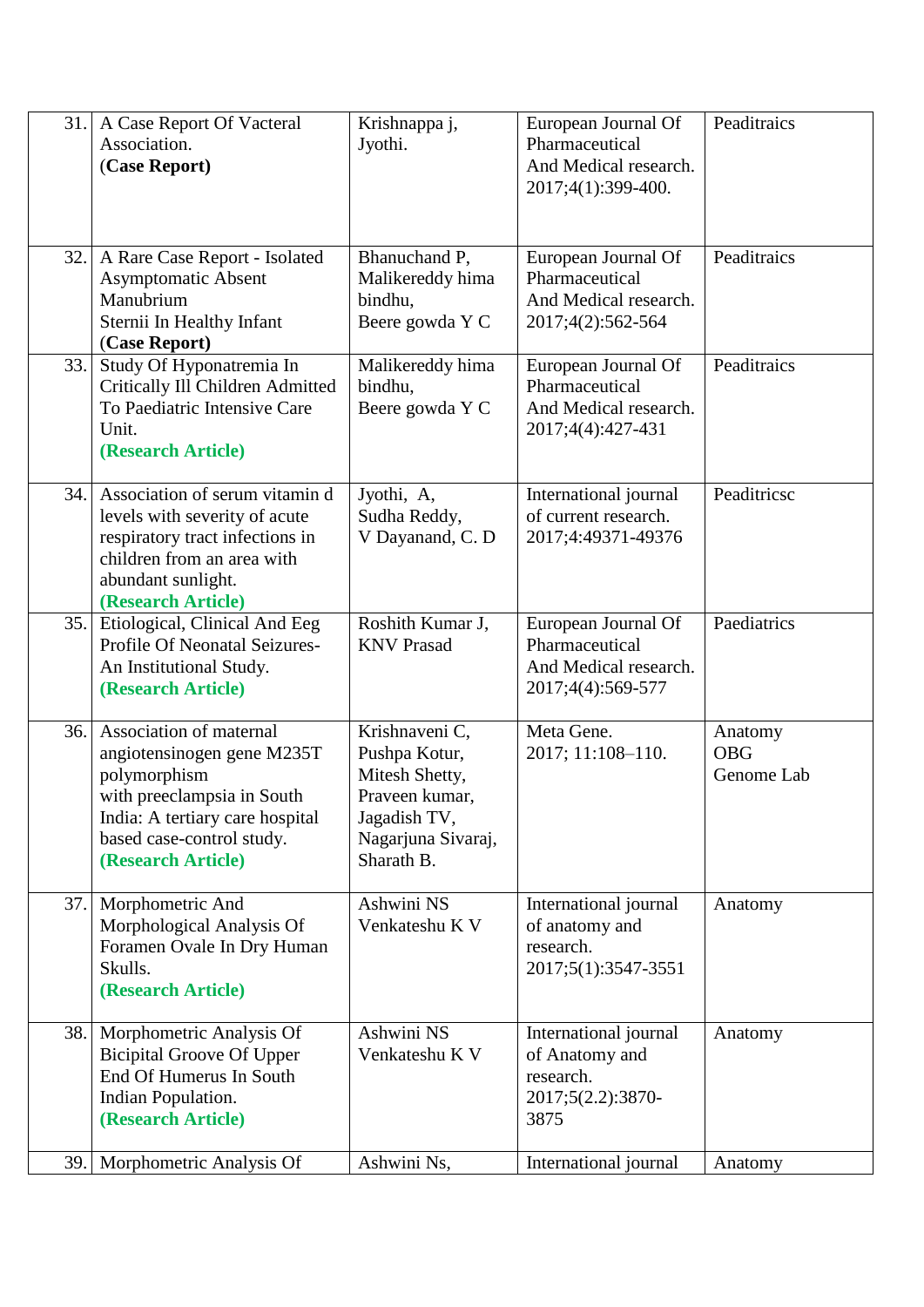|     | human adult kidneys: A<br>Cadaveric study<br>(Research Article)                                                                                                                                               | Divya C,<br>Venkateshu K V.                                                                                                             | of anatomy and<br>research.<br>2017;5(2.3):3900-<br>3904                         |                          |
|-----|---------------------------------------------------------------------------------------------------------------------------------------------------------------------------------------------------------------|-----------------------------------------------------------------------------------------------------------------------------------------|----------------------------------------------------------------------------------|--------------------------|
| 40. | A study on evaluation of<br>phospholipase $A_2$ gene<br>polymorphism and the<br>expression in terms of<br>phospholipase A2 enzyme in<br>preeclampsia.<br>(Research Article)                                   | Nagarjuna Sivaraj,<br>Dayanad C.D,<br>Sheela S.R                                                                                        | International journal<br>of current research.<br>2017;9(5):49784-<br>49787.      | <b>OBG</b><br><b>AHS</b> |
| 41. | Management fo 28 weeks of<br>gestation with traumatic splenic<br>rupture<br>(Case report)                                                                                                                     | Sheela SR,<br>Shashirekha CA,<br>Ashritha R,<br>Sreeramulu PN.                                                                          | Journal of case report.<br>2017;7(1):37-38                                       | <b>OBG</b><br>Surgery    |
| 42. | Pulmonary alveolar<br>microlithiasis with bronchial<br>asthma.<br>(Case Report)                                                                                                                               | Suahs S Aithal,<br>Jagmohan S V,<br>Lakshmaiah,<br>Prabhakar K,<br>Abhishek Verma.                                                      | International journal<br>of current advanced<br>research.<br>2017;6(3):2671-2672 | <b>General Medicine</b>  |
| 43. | Postpartum anasarca-rare case<br>report.<br>(Case Report)                                                                                                                                                     | Rakesh Garlpati,<br>B.N.Raghavendra<br>Prasad,<br>Prasanna Kumar,<br>Prabhakar                                                          | International journal<br>of scientific rsearch.<br>2017;6(4):1741175             | <b>General Medicine</b>  |
| 44. | Pleural Mesothelioma-rare<br>presentiaon<br>(Case Report)                                                                                                                                                     | Vennela<br>devarapalli,<br>Prabhakr. K,<br>Rakesh Garlpati,<br>Dr. Vishwanatha<br>Reddy.                                                | International journal<br>of scientific<br>research.2017:6(5):31<br>$4 - 315.$    | <b>General Medicine</b>  |
| 45. | A Rare Case of Bacteremia Due<br>to Acinetobacter<br>in an Immunocompetent Adult.<br>(Case Report)                                                                                                            | Rakesh garlapati,<br>Prabhakar K,<br>Thanuj. K.V                                                                                        | Indian journal of<br>research.2017;5 $(11)$ :                                    | General medicine         |
| 46. | Comparison of fibrin glue and<br>sutures for attaching limbal<br>conjunctival autograft after<br>pterygium excision<br>(Research Article)                                                                     | Prashanth, B. M.S,<br>Narendra P Datti,<br>M.S., Kanthamani,<br>Sangeetha, T,<br>Shrey Maheshwari,<br>Bhavya Reddy and<br>Dildar Singh. | International journal<br>of current<br>research.2017;9(3):47<br>541-47544        | Ophthalmology            |
| 47. | Plasma Neutrophil Elastase, $\alpha$ 1-<br>Antitrypsin, $\alpha$ 2-Macroglobulin<br>and Neutrophil Elastase- $\alpha$ 1-<br>Antitrypsin Complex Levels in<br>patients with Dengue Fever<br>(Research Article) | Mamatha Kunder,<br>V Lakshmaiah,<br>AVM Kutty.                                                                                          | Indian journal of<br>biochemistry.<br>2017;33(2):218-221                         | Biochemistry<br>Medicine |
| 48. | A comparative study of visual                                                                                                                                                                                 | Dildar Singh,                                                                                                                           | <b>International Journal</b>                                                     | Ophthalmology            |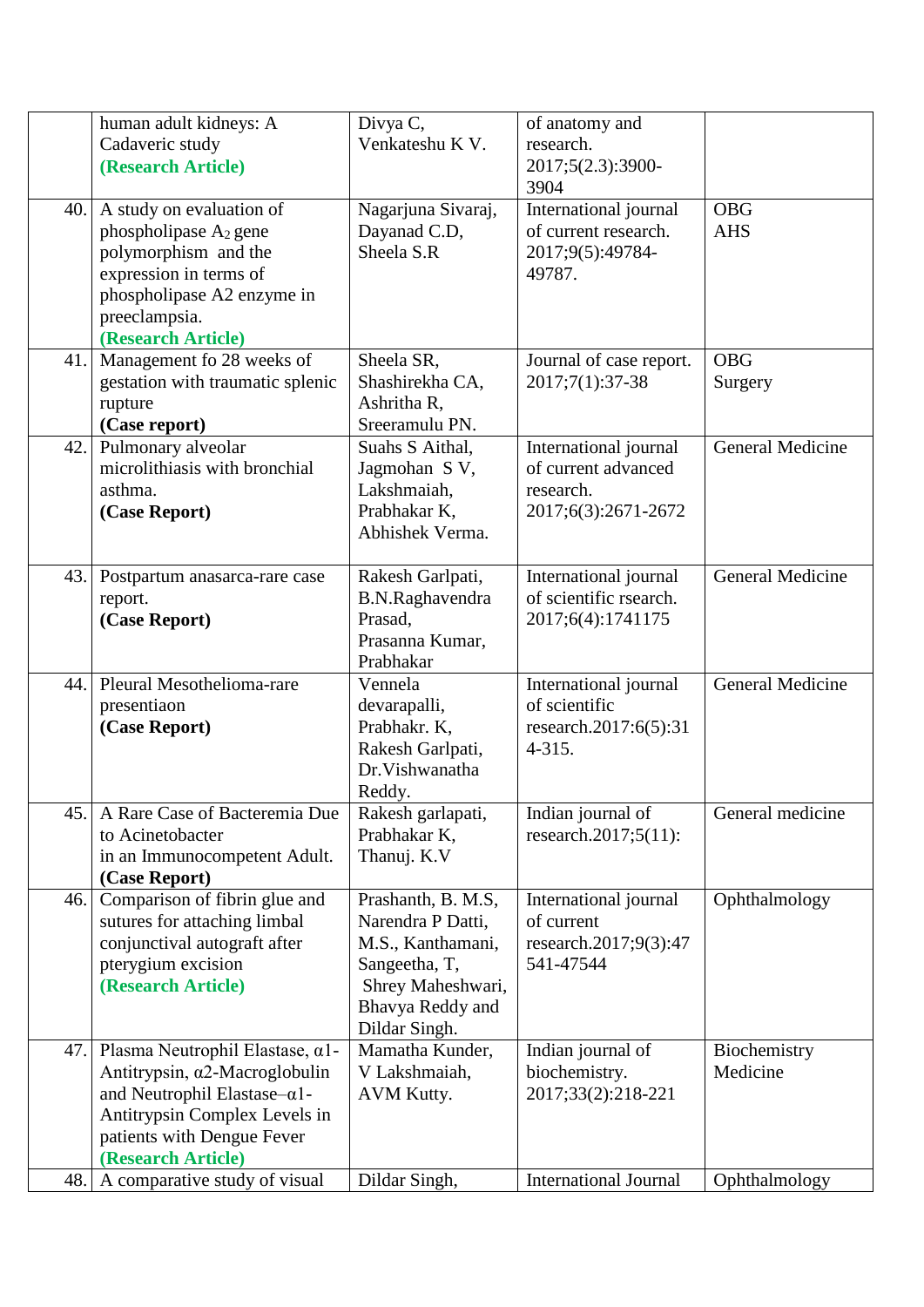|      | outcome with superior, Supero<br>temporal and temporal incisions<br>in manual small incision<br>cataract surgery<br>(Research Article)                                | Kanthamani K.                                                                          | of Current Research.<br>2017;9(3): 47481<br>$-47483$                                      |                                                   |
|------|-----------------------------------------------------------------------------------------------------------------------------------------------------------------------|----------------------------------------------------------------------------------------|-------------------------------------------------------------------------------------------|---------------------------------------------------|
| 49.  | Role of Buccal Pad of Fat in<br>Reconstruction of the Buccal<br>Mucosa Defects<br>(Research Article)                                                                  | A Sagayaraj<br>N Divya Jyothi,<br>S M. Azeem<br>Mohiyuddin<br>B. Vageesh Padiyar       | Indian Journal of<br>Otolaryngology and<br>Head & Neck<br>Surgery .<br>2017;69 (1):20-23. | <b>ENT</b>                                        |
| 50.1 | Small antioxidant molecules<br>and their importance in acute<br>kidney injury<br>(Research Article)                                                                   | Munilakshmi U,<br>Shashidhar K. N,<br>Muninarayana C,<br>Madhavi Reddy<br>Lakshmaiah V | European journal of<br>pharmaceutical and<br>medical research.<br>2017;4 (09):793-800.    | Biochemistry<br>Medicine<br>Community<br>Medicine |
| 51.  | Management of 28 Weeks of<br><b>Gestation with Traumatic Splenic</b><br>Rupture.<br>(Research Article)                                                                | Sheela SR,<br>Shashirekha CA,<br>Ashritha R,<br>Sreeramulu PN.                         | Journal of Case<br>Reports<br>2017;7(1):37-38                                             | <b>OBG</b><br>Surgery                             |
| 52.1 | A Rare Case of Gastric<br>Perforation and Acute<br>Appendicitis -<br>(Case Report)                                                                                    | Sreeramulu PN                                                                          | Journal of Medical<br>Science and Clinical<br>Research.<br>2017;5(3):18652-<br>18653      | Surgery                                           |
| 53.1 | Proliferating Trichilemmal<br>Tumor - Case Report<br>(Case Report)                                                                                                    | Raghupathi.S,<br>Prakash,<br>Suma S,<br>Sreeramulu PN                                  | Journal of Medical<br>Science and Clinical<br>Research.<br>2017;5(3): 18625<br>$-18627$   | Surgery                                           |
| 54.  | Helicobacter in Biliary Calculus<br>Disease: Histopathological and<br>Serological Association in a<br><b>Rural Population of Southern</b><br>India.<br>(Open Acccess) | Sreeramulu.PN,<br>Harish Kumar,<br>Karthik Hareen<br>TVK<br>Srinivasan.D               | Open Access Journals<br>of Surgery,<br>$2017;3(2):1-4$                                    | Surgery                                           |
| 55.  | Epidermal Cyst in the Breast: A<br>Diagnostic Dilemma<br>(Research Article)                                                                                           | PN Sreeramulu,<br>Naveed Ahmed<br>Khan, D.Srinivasan,<br>K.Gopinath                    | Indian Journal of<br><b>Surgical Oncology</b><br>2017; 8(3): 417-419                      | Surgery $&$<br>Oncology                           |
| 56.  | <b>Isolated Perforation of</b><br><b>Ascending Colon Following</b><br><b>Blunt Abdominal Trauma: Case</b><br>Report with Review of<br>Literature.(Case Report)        | Sathanantham DK,<br>Amit Mittal,<br>Sreeramulu PN,<br>Srinivasan,<br>Aishwarya.MS      | Austin Surg Case Rep.<br>2017; 2(1):1014                                                  | Surgery                                           |
| 57.  | Pin Worm Causing<br>Appendicitis a Rare Entity<br>(Case Report)                                                                                                       | PN Sreeramulu,<br>Naveed Ahmed<br>Khan R, Srinivasan<br>Dorai, KMD Hafsa<br>Khanam     | Journal of Medical<br>Science and Clinical<br>Research.<br>2017;5(4): 21042-<br>21044.    | Surgery                                           |
| 58.  | <b>Blood Safety: New challenges</b>                                                                                                                                   | Subhashsish das                                                                        | Journal of                                                                                | Pathology                                         |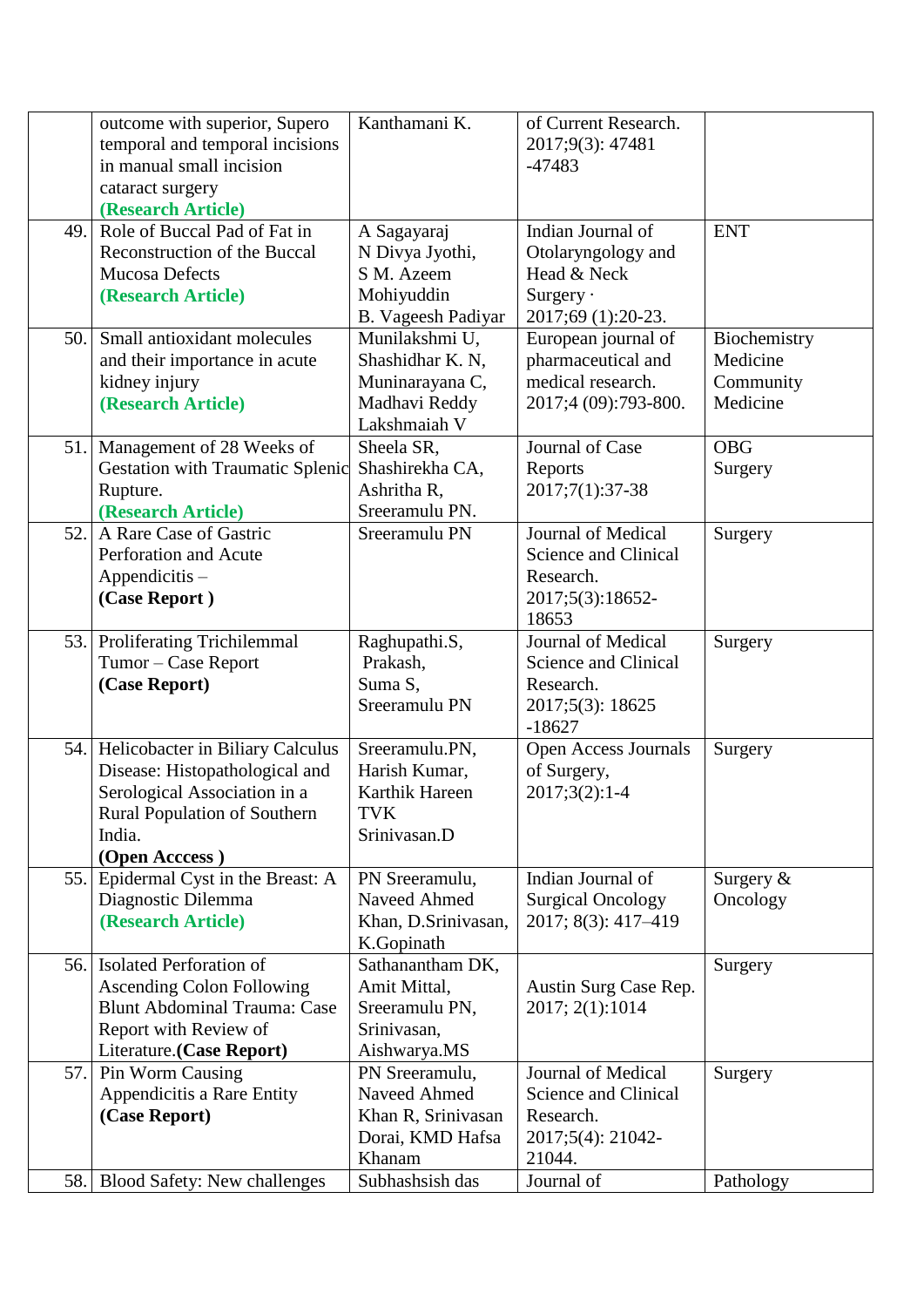|     | & Opportunities in Developing                                   |                                | Bacteriology &                          |             |
|-----|-----------------------------------------------------------------|--------------------------------|-----------------------------------------|-------------|
|     | Nation.                                                         |                                | Mycology.                               |             |
|     | (Review Article)                                                |                                | $2017;4(5):1-3$                         |             |
| 59. | The Comparison of antibody                                      | Subhashish Das,                | European journal of                     | Pathology   |
|     | titrations by using conventional                                | <b>Shabibir Ahmed</b>          | biomedical and                          |             |
|     | tube method and column                                          | khan,                          | pharmaceutical                          |             |
|     | agglutination technology.                                       | Phebe G.                       | sciences.                               |             |
|     | (Research Article)                                              |                                | 2017;4(7):309-317                       |             |
| 60. | In vitrto characteristic of                                     | Subhashish Das,                | European journal of                     | Pathology   |
|     | platelets stored in additive                                    | M.L. Harendra                  | biomedical and                          |             |
|     | solution: an institutional study.                               | Kumar                          | pharmaceutical                          |             |
|     | (Research Article)                                              |                                | sciences.                               |             |
|     |                                                                 |                                | 2017;4(5):398-404                       |             |
| 61. | Jarcho-Levin syndrome                                           | C.M.Bindu,                     | <b>Clinical Science</b>                 | Peadtrics   |
|     | (spondylocostal dysostosis)                                     | Krishnappa J,                  | Research.                               | Radiology   |
|     | associated with Sprengel                                        | Purnima Hegde,                 | 2017;6: 46-49.                          |             |
|     | Deformity.(Case Report)                                         | M.Bharath.                     |                                         |             |
| 62. | Credibility of locking plate in                                 | Parvataneni                    | <b>International Journal</b>            | Orthopedics |
|     | treatment of distal end radius                                  | Prathap,                       | of Orthopaedics                         |             |
|     | fractures with intra articular                                  | Arun HS,                       | Sciences.                               |             |
|     | extension.                                                      | Buddai Nagarjun.               | 2017;3(2):774-778.                      |             |
|     | (Research Article)                                              |                                |                                         |             |
| 63. | Usefulness of supraclavicular                                   | Vageesh Padiyar,               | World Journal of                        | <b>ENT</b>  |
|     | flap in reconstruction following                                | S.M Azeem                      | Otorhinolaryngology.                    |             |
|     | resection of oral cancer.                                       | Mohiyuddin,                    | $2017:1-5$                              |             |
|     | (Research Article)                                              | Sagayraj A,                    |                                         |             |
|     |                                                                 | Shuaib Merchant.               |                                         |             |
| 64. | Study of serum lactate                                          | Shilpa S.                      | <b>International Journal</b>            | <b>OBG</b>  |
|     | dehydrogenase level and                                         | Ciryam,                        | of Reproduction,                        |             |
|     | seasonal variation in                                           | Gomathy E.                     | Contraception,                          |             |
|     | preeclampsia and eclampsia                                      |                                | Obstetrics and                          |             |
|     | with its obstetric outcome.                                     |                                | Gynecology Ciryam.                      |             |
|     | (Research Article)                                              |                                | 2017;6(8):3533-3536                     | Medicine    |
| 65. | Study of clinical spectrum and<br>mortality predictors of ards. | Surya Prasad R,<br>P.          | European journal of                     |             |
|     |                                                                 |                                | pharmaceutical and<br>medical research. |             |
|     | (Research Article)                                              | Venkatarathnamma,<br>Abhishek, | 2017, 4(1), 284-287.                    |             |
|     |                                                                 | Prabakar K.                    |                                         |             |
| 66. | Epidermal Inclusion Cyst of the                                 | Raghupathi S,                  | Journal of surgery.                     | Surgery     |
|     | Breast.                                                         | Suma S,                        | $2017;5(1):1-2.$                        |             |
|     | (Case report)                                                   | Prakash,                       |                                         |             |
|     |                                                                 | Sreeramulu PN                  |                                         |             |
| 67. | A Case of Recurrent ist):                                       | Vikrant S N,                   | Journal of medical                      | Surgery     |
|     | <b>Gastrointestinal Stromal</b>                                 | Mohan Kumar K,                 | science and clinical                    |             |
|     | Tumour (GCase Report and                                        | Suma S.                        | research.                               |             |
|     | <b>Review of Literature</b>                                     |                                | 2017;5(7): 24767-                       |             |
|     | (Case report)                                                   |                                | 24772                                   |             |
| 68. | A Brief Insight into Oral Health                                | Deepa                          | <b>International Journal</b>            | Dentistry   |
|     | Related Quality of Life.                                        | Chandrashekaraiah,             | of Oral Health and                      |             |
|     | (Review Article)                                                | Sushma                         | Medical Research.                       |             |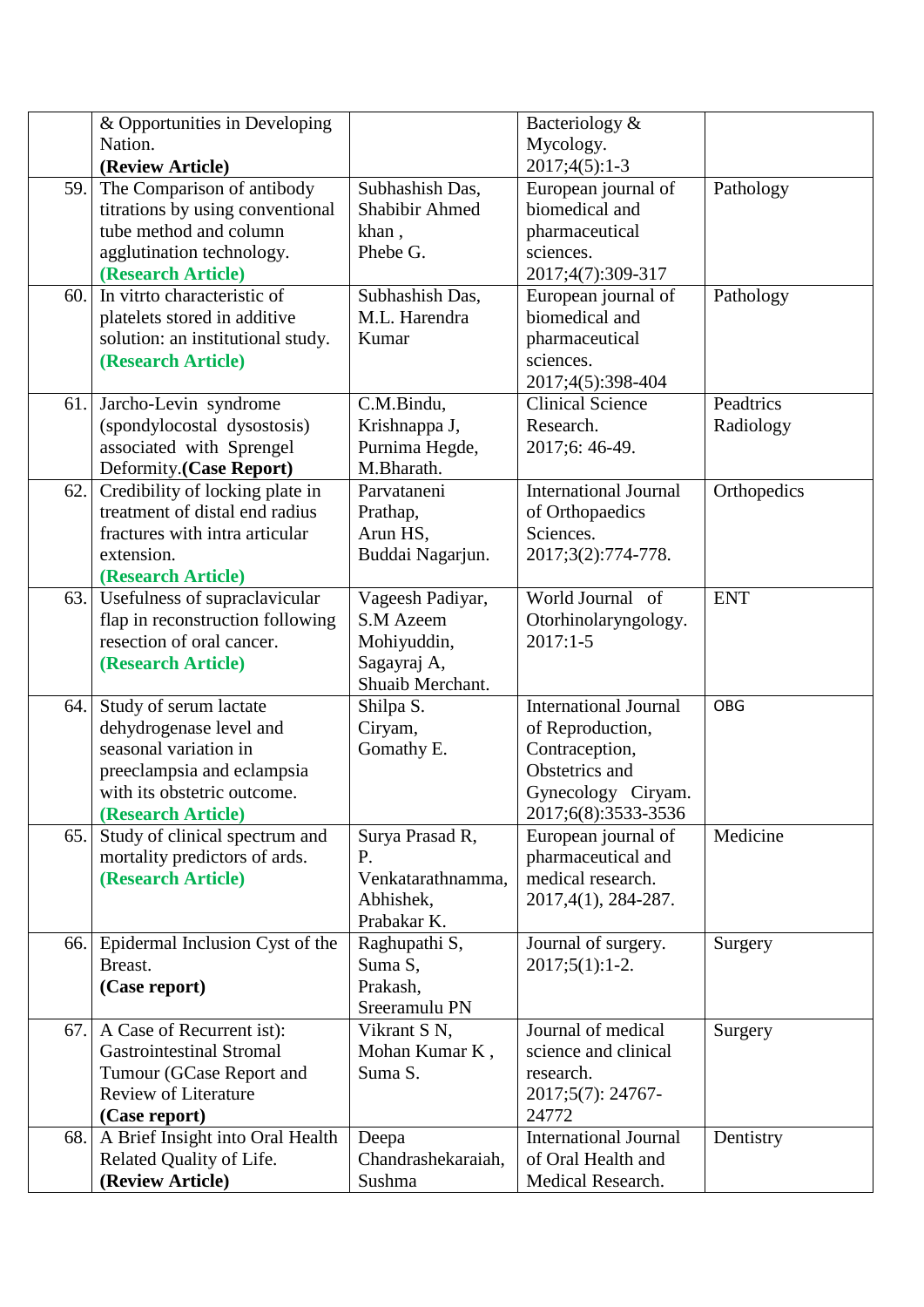| Rudraswamy.<br>Indian Journal of<br>Sexual dichotomy of canine<br>69.<br>Deepa. C,<br>Dentistry<br><b>Forensic Medicine</b><br>teeth among south indian<br>Ajaykumar t.S,<br>Contemporary<br>population using canine distal<br>Srinath K.S.<br>Dentistry.<br>accessory ridg: A nonmetric<br>2017;5(2):35-41<br>trait.<br>(Research Article)<br>Role of Histopathology in<br>Indian Journal of<br>70.<br>Nagalotimath U.S.,<br>Community<br>Medicine<br><b>Differentiating Primary</b><br>Naveen K., Puranik<br>Otolaryngology and |
|-----------------------------------------------------------------------------------------------------------------------------------------------------------------------------------------------------------------------------------------------------------------------------------------------------------------------------------------------------------------------------------------------------------------------------------------------------------------------------------------------------------------------------------|
|                                                                                                                                                                                                                                                                                                                                                                                                                                                                                                                                   |
|                                                                                                                                                                                                                                                                                                                                                                                                                                                                                                                                   |
|                                                                                                                                                                                                                                                                                                                                                                                                                                                                                                                                   |
|                                                                                                                                                                                                                                                                                                                                                                                                                                                                                                                                   |
|                                                                                                                                                                                                                                                                                                                                                                                                                                                                                                                                   |
|                                                                                                                                                                                                                                                                                                                                                                                                                                                                                                                                   |
|                                                                                                                                                                                                                                                                                                                                                                                                                                                                                                                                   |
|                                                                                                                                                                                                                                                                                                                                                                                                                                                                                                                                   |
| Atrophic Rhinitis from<br>Head and Neck<br>R.B., Manjunath                                                                                                                                                                                                                                                                                                                                                                                                                                                                        |
| Atrophic Stage of<br>D., Venk<br>Surgery                                                                                                                                                                                                                                                                                                                                                                                                                                                                                          |
| Rhinoscleroma                                                                                                                                                                                                                                                                                                                                                                                                                                                                                                                     |
| (Research Article)                                                                                                                                                                                                                                                                                                                                                                                                                                                                                                                |
| 71.<br>International journal<br>Jagadamba A,<br>Pharmacology                                                                                                                                                                                                                                                                                                                                                                                                                                                                      |
| Ravi M,<br>of comprehensive<br>Neck Circumference to thyro-                                                                                                                                                                                                                                                                                                                                                                                                                                                                       |
| Medical Research.<br>Sharath K<br>Mental ratio, A non invasive                                                                                                                                                                                                                                                                                                                                                                                                                                                                    |
| clinical tool to predict difficult<br>$2017;1(2):1-4$                                                                                                                                                                                                                                                                                                                                                                                                                                                                             |
| intubation in obese patients.                                                                                                                                                                                                                                                                                                                                                                                                                                                                                                     |
| (Case report)                                                                                                                                                                                                                                                                                                                                                                                                                                                                                                                     |
| Changes in Haematological<br>Journal of Clinical and<br>Kalavakuru Mouna,<br>72.<br>Pathology                                                                                                                                                                                                                                                                                                                                                                                                                                     |
| Parameters in Newborns Born<br>Shilpa MD,<br>Diagnostic Research.<br>Pediatrics                                                                                                                                                                                                                                                                                                                                                                                                                                                   |
| to Preeclamptic Mothers - A<br>Krishnappa J,<br>2017;11(7):26-29.<br>Community                                                                                                                                                                                                                                                                                                                                                                                                                                                    |
| Latha K<br>Medicine.<br>Case Control Study in a Rural                                                                                                                                                                                                                                                                                                                                                                                                                                                                             |
| Hospital.                                                                                                                                                                                                                                                                                                                                                                                                                                                                                                                         |
| (Research Article)                                                                                                                                                                                                                                                                                                                                                                                                                                                                                                                |
| Genome Lab<br>Prevalence of Human<br>Deepa Rajesh,<br>73.                                                                                                                                                                                                                                                                                                                                                                                                                                                                         |
| Papilloma Virus in Oral<br>S.M.Azeem<br><b>Imapct Factor:</b><br>Journal: Indian                                                                                                                                                                                                                                                                                                                                                                                                                                                  |
| Squamous Cell carcinoma: A<br>Mohiyuddin,<br>0.497<br>Journal of Cancer.                                                                                                                                                                                                                                                                                                                                                                                                                                                          |
| rural teaching hospital based<br>A.V.<br>Moideen<br>2017;54:498-501                                                                                                                                                                                                                                                                                                                                                                                                                                                               |
| cross-sectional study.<br>Kutty,                                                                                                                                                                                                                                                                                                                                                                                                                                                                                                  |
| (Research Article)<br>Sharath.                                                                                                                                                                                                                                                                                                                                                                                                                                                                                                    |
| Identification of Intronic-splice<br>Mutation<br>Research<br>Genome lab<br>74.<br>Divya Bose,                                                                                                                                                                                                                                                                                                                                                                                                                                     |
| site mutations in GATA4 gene in<br>Vaigundan D,<br>Fundamental<br>and Pediatrics                                                                                                                                                                                                                                                                                                                                                                                                                                                  |
| Indian patients with Congenital<br>Molecular Mechanisms<br>Mitesh Shetty,                                                                                                                                                                                                                                                                                                                                                                                                                                                         |
| Heart Disease.<br>Krishnppa J,<br>of Mutagenesis2017;                                                                                                                                                                                                                                                                                                                                                                                                                                                                             |
| (Research Article)<br>A.V.M. Kutty.<br>803-805:26-34                                                                                                                                                                                                                                                                                                                                                                                                                                                                              |
| Cytological evaluation of<br>Pathology<br>75.<br>Journal of Cytology                                                                                                                                                                                                                                                                                                                                                                                                                                                              |
| thyroid lesions by nuclear<br>2017;34:197-202.<br>R. Yashaswini,                                                                                                                                                                                                                                                                                                                                                                                                                                                                  |
| morphology and nuclear<br>T. N. Suresh,                                                                                                                                                                                                                                                                                                                                                                                                                                                                                           |
| morphometry.<br>A. Sagayaraj.<br>(Research Article)                                                                                                                                                                                                                                                                                                                                                                                                                                                                               |
| Perception of Medical Interns<br>Meenakshi Lella,<br>Pharmacology<br>76.                                                                                                                                                                                                                                                                                                                                                                                                                                                          |
| Journal of India 2017.<br>towards the skills acquired.<br>SaralaN,                                                                                                                                                                                                                                                                                                                                                                                                                                                                |
| (Accepted<br>for<br>National Medical.(Research<br>Sowmya C                                                                                                                                                                                                                                                                                                                                                                                                                                                                        |
| Publications)<br><b>Article</b> )                                                                                                                                                                                                                                                                                                                                                                                                                                                                                                 |
| <b>Evaluation of In Vitro</b><br>Journal of Chemical<br>77.<br><b>CBMG</b><br>N Sudeep,                                                                                                                                                                                                                                                                                                                                                                                                                                           |
| Cytotoxic Effects of Three<br>MN Nithya<br>and Pharmaceutical                                                                                                                                                                                                                                                                                                                                                                                                                                                                     |
| <b>Medicinal Plants on Peripheral</b><br>P Kiranmayee<br>Research,                                                                                                                                                                                                                                                                                                                                                                                                                                                                |
| <b>Blood Mononuclear Cells</b><br>2017; 9(7):18-26                                                                                                                                                                                                                                                                                                                                                                                                                                                                                |
| (PBMC).                                                                                                                                                                                                                                                                                                                                                                                                                                                                                                                           |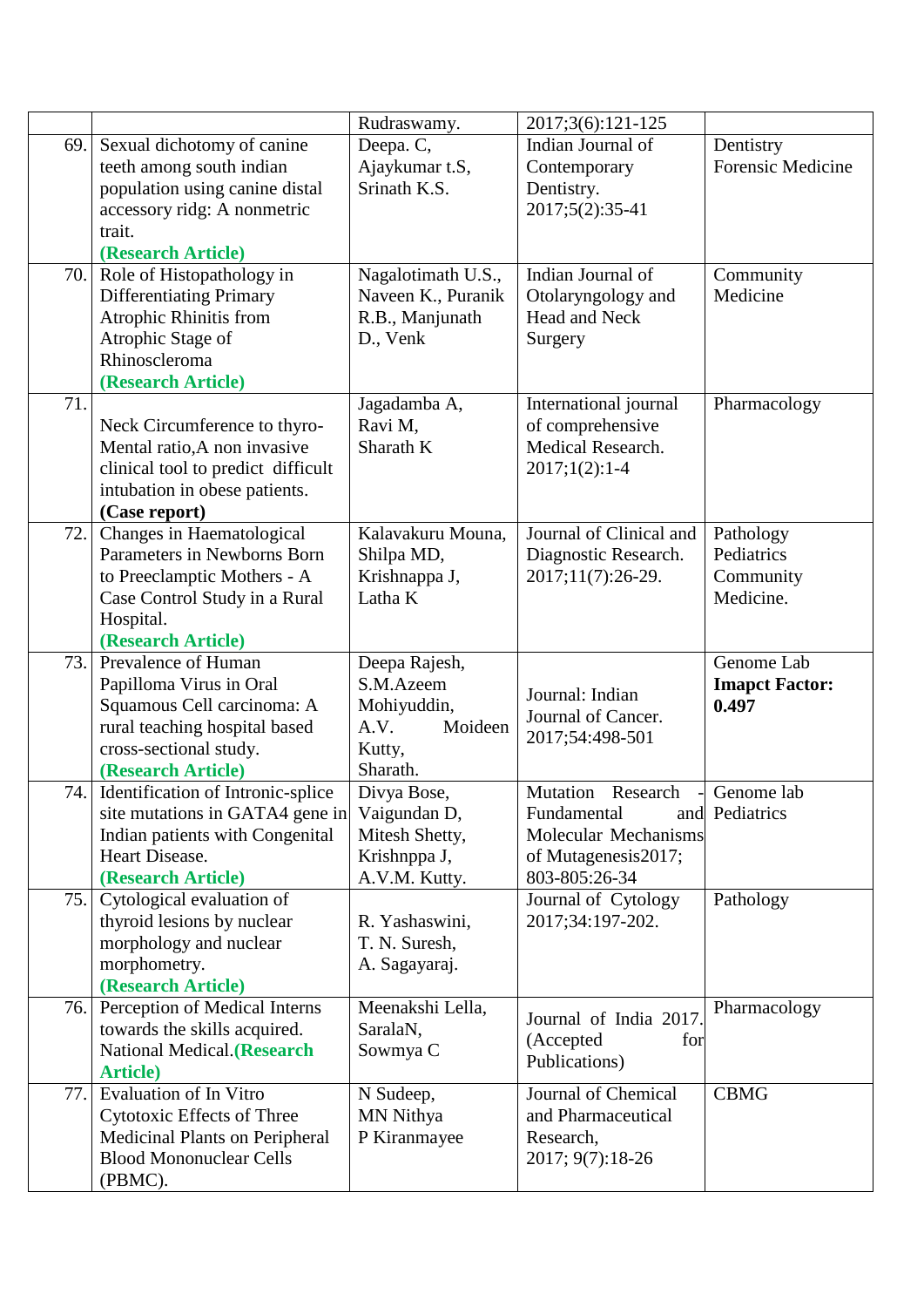|     | 78. Pseudo aneurysm of aberrant<br>right gastroepiploic artery<br>mimicking pseudocyst of<br>pancreas-A rare case report<br>(Case Report)                                                              | Jauhari A,<br>Shrivasava A., Soni<br>R.K., Darbari A.                                                 | Journal of Clinical and<br>Diagnostic Research<br>2017;11(4):9-10.                               | Scopus<br>Web of science |
|-----|--------------------------------------------------------------------------------------------------------------------------------------------------------------------------------------------------------|-------------------------------------------------------------------------------------------------------|--------------------------------------------------------------------------------------------------|--------------------------|
| 79. | Quantification of Dose-Volume<br>and Dose-Length Parameters<br>for Cervical Esophageal<br>Stricture in Head and Neck<br>Irradiation with the 3DCRT and<br><b>IMRT</b> Technique.<br>(Research Article) | Pushpa Naga C.H.,<br>Janaki M.G.,<br>Arul Ponni T.R.,<br>Kirthi<br>Koushik<br>A.S.,<br>Manjunath G.N. | Journal of Medical<br>Imaging and<br><b>Radiation Sciences</b><br>2017; 2017; 48(3):<br>288-293. | Radio Theraphy           |
| 80. | Effect of tobacco smoking; pre<br>and post cessation on<br>autonomic functions among<br>health science professionals; an<br>interventional study.<br>(Research Article)                                | Thalanjeri P.,<br>Shankar V.,<br>Kutty K.,<br>Dutt R.A.                                               | Indian Journal of<br>Physiology and<br>Pharmacology<br>2017;61(2):128-133.                       | Physiology               |
| 81. | Evaluation of platelet indices in<br>oral squamous cell carcinoma.<br>(Research Article)                                                                                                               | V Kannar, V Raja,<br><b>TN Suresh</b>                                                                 | Clinical cancer<br>investigation journal<br>2017;61(1):40-43                                     | Pathology                |
| 82. | Comparative study between<br>proximal femoral nail and<br>dynamic hip screw with<br>trochanteric stabilizing plate in<br>unstable intertrochantric femur<br>fractures.<br>(Research Article)           | SN Patil, P Srinivas                                                                                  | <b>International Journal</b><br>of Research in<br>Orthopaedics<br>$2017;3(5):1-8.$               | Surgery                  |
|     | 83. A rare case of non-Hodgkins<br>lymphoma of testis: case study<br>and review of literature.<br>(Case Report)                                                                                        | Sreeramulu P. N,<br>Karthik Hareen T.<br>V. K, Rakesh N,<br>Prajith Reddy V                           | <b>International Surgery</b><br>Journal<br>2017;4(3):1113-1115,                                  | Surgery                  |
| 84. | Determination of Sex from the<br>Fragments of Femur.<br>(Case Report)                                                                                                                                  | UR Babu, V<br>Mahesh                                                                                  | Indian Journal of<br><b>Forensic Medicine</b><br>and Toxicology<br>2017;11(2):104-109            | Community<br>Medicine    |
| 85. | Effect of maternal human<br>immunodeficiency virus<br>infection on neonatal<br>anthropometry, a hospital<br>based, cross sectional,<br>multicentric study.<br>(Research Article)                       | K Rao,<br>BH Vinila,<br>NS Sridevi                                                                    | Indian Journal of<br><b>Clinical Anatomy and</b><br>Physiology<br>2017;4(1):92-96                | Anatomy                  |
| 86. | estimation of high sensitivity c-<br>reactive protein levels as a early<br>marker of diabetic nephropathy.<br>(Research Article)                                                                       | AB Likitesh, K<br>Prabhakar, K Reddy<br>Prasad, Prasanna K                                            | European Journal of<br>Pharmaceutical and<br>Medical Research.<br>2017;4(4):314-315              | Medicine                 |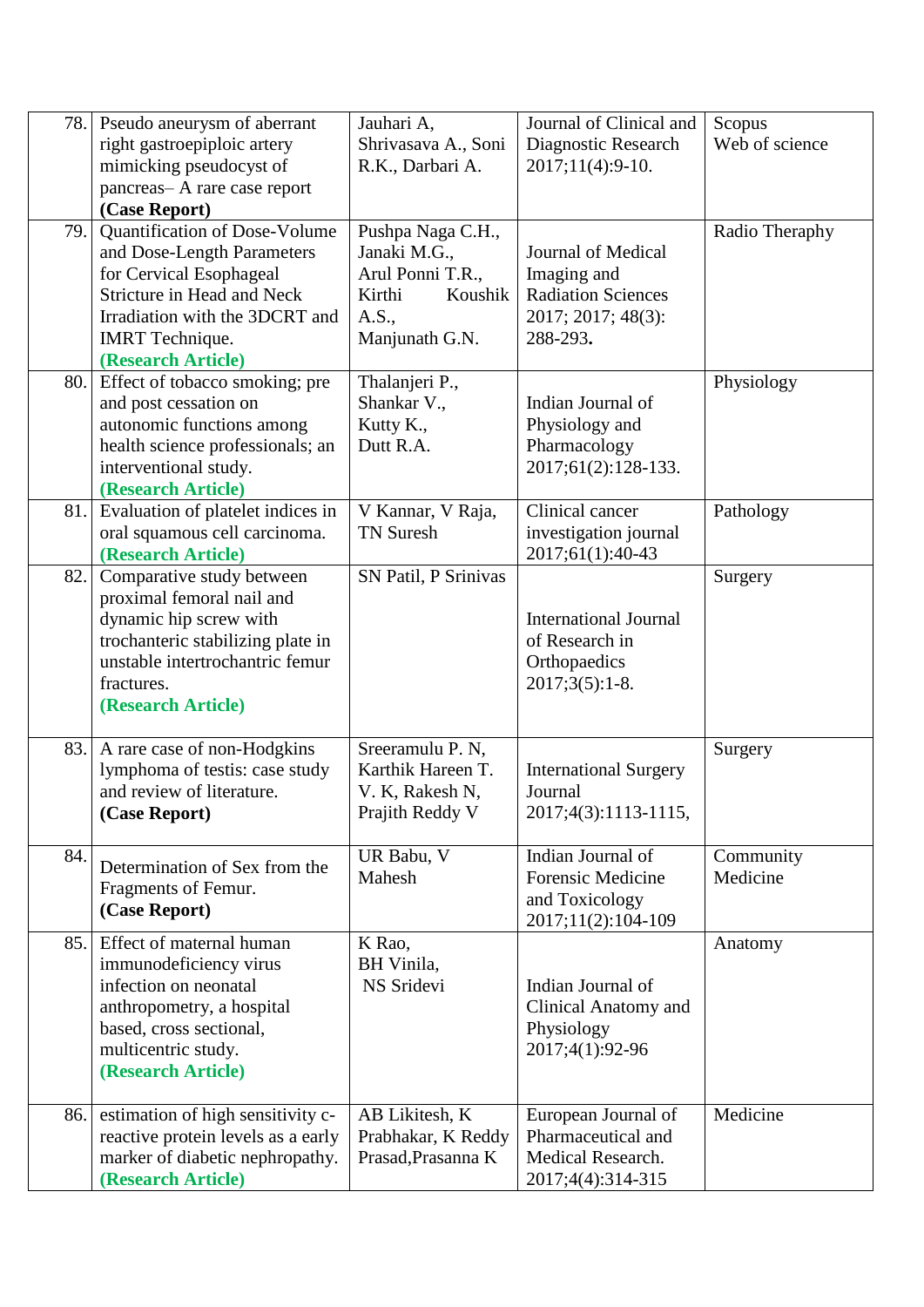| 87. | Gender differences in<br>awareness of diabetes mellitus<br>among the rural population<br>(Research Article)                                                                         | Iyshwarya Udaya<br>Kumar, Jaya<br>Prakash Murthy,<br>Ujwal Upadhya,<br>Mahesh Venkatesh | Asian Journal of<br><b>Medical Sciences</b><br>2017;6(2):44-49                                                            | Medicine                                                       |
|-----|-------------------------------------------------------------------------------------------------------------------------------------------------------------------------------------|-----------------------------------------------------------------------------------------|---------------------------------------------------------------------------------------------------------------------------|----------------------------------------------------------------|
| 88. | Knowledge about iron rich<br>foods and its consumption<br>pattern among adolescent girls<br>in an urban slum of Kolar.<br>(Research Article)                                        | K Latha, HD<br>Mohan                                                                    | <b>International Journal</b><br>of Community<br>Medicine and Public<br>Health<br>2017;4(7): 2282-2287                     | Comm. medicine                                                 |
| 89. | Spontaneous closure of the<br>hymen during term pregnancy.<br>(Case Report)                                                                                                         | E Gomathy,<br>P Liston,<br>G Shilpa                                                     | <b>International Journal</b><br>of Reproduction,<br>Contraception,<br>Obstetrics and<br>Gynecology<br>2017;6(8):3670-3672 | <b>OBG</b>                                                     |
| 90. | Synchronous and Metachronous<br>Cancers: An Update<br>(Open Access)                                                                                                                 | S Das                                                                                   | Annals of clinical case<br>reports 2017; 2:1388.                                                                          | Pathology                                                      |
| 91. | Decrease in anti-HBs antibodies<br>overtime in medical students<br>and health care workers post<br>hepatitis<br><b>B</b> vaccination<br>(Research Article)                          | Sahana HV,<br>Sarala.N<br>Prasad SR                                                     | <b>BioMed Research</b><br>International.<br>Article ID:1327492                                                            | Pharmacology<br>Microbiology<br><b>Impact Factor:</b><br>2.476 |
| 92. | <b>Auditory Function And Quality</b><br>Of Life In Patients Receiving<br>Cisplatin Chemotherapy In<br>Head And Neck Cancer: A<br>Case Series Follow-Up Study.<br>(Research Article) | B Kalyanam,<br>N Sarala,<br>SMA Mohiyuddin,<br>R Diwakar.                               | Journal of Cancer<br>Research and<br>Therapeutics.<br>$2017;1-6.$                                                         | Pharmacology<br><b>ENT</b><br><b>Impact Factor:</b><br>0.750   |
| 93. | Liver fibrosis: a compilation on<br>the biomarkers status and their<br>significance during disease<br>progression.<br>(Research Article)                                            | Krishna<br>SNallagangula,<br>Shashidhar K. N.<br>Lakshmaiah V<br>Muninarayana C         | Future Sci. OA (2017)<br><b>FSO250</b>                                                                                    | <b>Biochemistry</b><br><b>Medicine</b><br><b>Comm.Medicine</b> |
| 94. | A comparative study of efficacy<br>and safety of flupirtine versus<br>piroxicam in postoperative pain<br>in patients undergoing lower<br>limb surgery.<br>(Original Research)       | Sowmya C,<br>Sarala.N.<br>Arun H.S.                                                     | Journal of Pain<br>Research<br>$2017:10,1-7$                                                                              | <b>Pharmacology</b><br><b>Orthopedics</b>                      |
| 95. | Awareness of use of artificial<br>colourants in sweets preparation<br>and their harmful effects<br>(Original Research Article)                                                      | Ravishankar S,<br>Muninarayana C,<br>Santhosh R.                                        | International<br>Journal of Community<br>Medicine and Public<br>Health<br>2017;4(10):3893-3898                            | Community<br>Medicine                                          |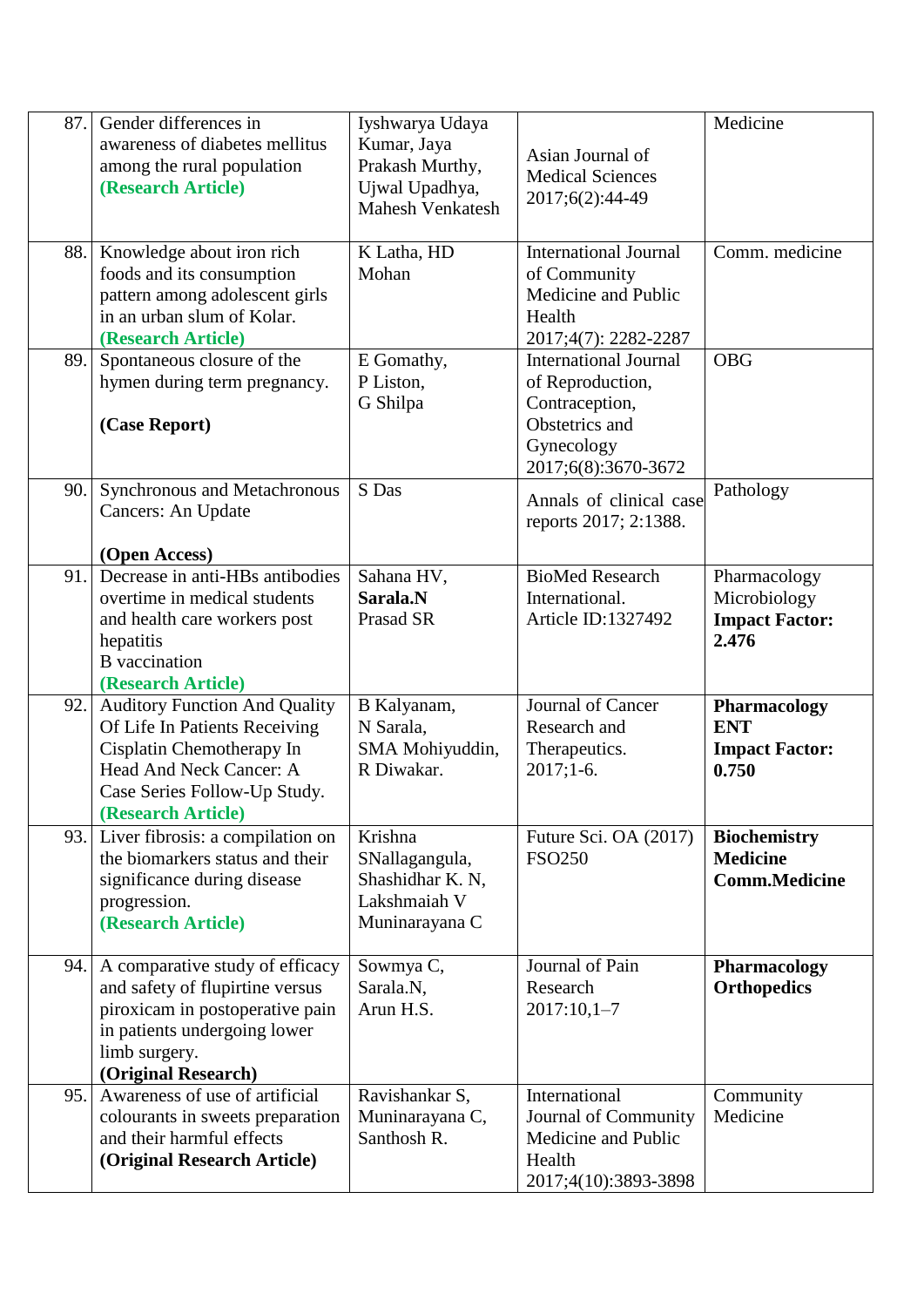| 96. | Platelet indices and basic         | Pahim H,          | Journal of clinical and      | Pathology    |
|-----|------------------------------------|-------------------|------------------------------|--------------|
|     | coagulation profile                | Supreetha M.      | diagnosis Research           |              |
|     | haemodialysis type 2 diabetic      |                   | 2017;11(10):06-09            |              |
|     | patients in rural population.      |                   |                              |              |
|     | (Original Article)                 |                   |                              |              |
| 97. | Screening of Pregnant Women        | Aysha Yasmeen,    | Journal of Clinical and      | Microbiology |
|     | for Anti-Toxoplasma                | Subba Rama        | Diagnostic Research.         | <b>OBG</b>   |
|     | Antibodies and their Newborn       | Prasad,           | 2017;11(10):04-07            | Pediatrics   |
|     | for Vertical                       | Sheela,           |                              |              |
|     | Transmission.                      | J Krishnappa.     |                              |              |
|     | (Original Article)                 |                   |                              |              |
| 98. | In vitro cytotoxic,                | Shreedhara SH,    | Research Journal of          | Genome Lab.  |
|     | Antimicrobial and Antioxidant      | Vagdevi HM,       | Pharmaceutical,              |              |
|     | activity of 6-Chloro-2,3-          | Jayanna ND,       | Biological and               |              |
|     | $dihydro[1,2,4]triazolo[3,4-$      | Raghavendra R,    | <b>Chemical Sciences.</b>    |              |
|     | b][1,3]benzoxazole Derivatives.    | Kiranmayee P,     | 2017;8(4): 835-848           |              |
|     | (Original Article)                 | Prabhu Das.       |                              |              |
| 99. | Expression levels of E-cadherin    | Rakshith, V,      | <b>International Journal</b> | Pathology    |
|     | and Vimentin in breast cancer.     | Harendra Kumar,   | of Current Research          | Surgery      |
|     | (Original Article)                 | M.L.Bhaskaran A.  | 2017;9(8):56505-             |              |
|     |                                    | Suresh, T. N.     | 56509,                       |              |
|     | 100 Functional outcome of unstable | Hariprasad,       | <b>International Journal</b> | Orthopedics  |
|     | intertrochanteric femur fracture   | Siddaram N Patil, | of orthopaedics              |              |
|     | in elderly osteoporotic patients   | Sarath Chandra,   | science.                     |              |
|     | treated by primary cemented        | Cecil Fernando.   | 2017;3(4):321-325            |              |
|     | bipolar hemiarthroplasty versus    |                   |                              |              |
|     | internal fixation with proximal    |                   |                              |              |
|     | femoral nailing.                   |                   |                              |              |
|     | (Original Article)                 |                   |                              |              |
| 101 | Choanal atresia with other         | Shreeharsha       | Annals of clinical           | <b>ENT</b>   |
|     | uncommon abnormality: A rare       | Maruvala,         | otolaryngology.              |              |
|     | Case report.                       | S.M.Azeem         | $2017;2(4):1-3$              |              |
|     | (Case report)                      | Mohiyuddin,       |                              |              |
|     |                                    | Shashank C,       |                              |              |
|     |                                    | Mansheer N.       |                              |              |
|     | 102 Kimura's Disease Presenting as | Mohiyuddin S M,   | Otolaryngol                  | <b>ENT</b>   |
|     | a Post Cricoid Mass - A            | Raju K,           | (Sunnyvale), an open         |              |
|     | Diagnostic                         | Sumanth KR,       | access journal.              |              |
|     | Challenge.                         | Karunasagar A,    | $2017;7(5):1-3$              |              |
|     | (Case report)                      | Maruvala S,       |                              |              |
|     |                                    | Chaudhary S       |                              |              |
|     |                                    | Thomas L          |                              |              |
|     | 103 Retrospective study of         | Hariprasad S,     | <b>International Journal</b> | Orthopedics  |
|     | management of diaphyseal           | Prabhuling reddy, | of Orthopaedics              |              |
|     | fractures of tibia with            | Patil,            | Sciences 2017; 3(3):         |              |
|     | intramedullary interlocking nail   | Jishnu J.         | 795-799                      |              |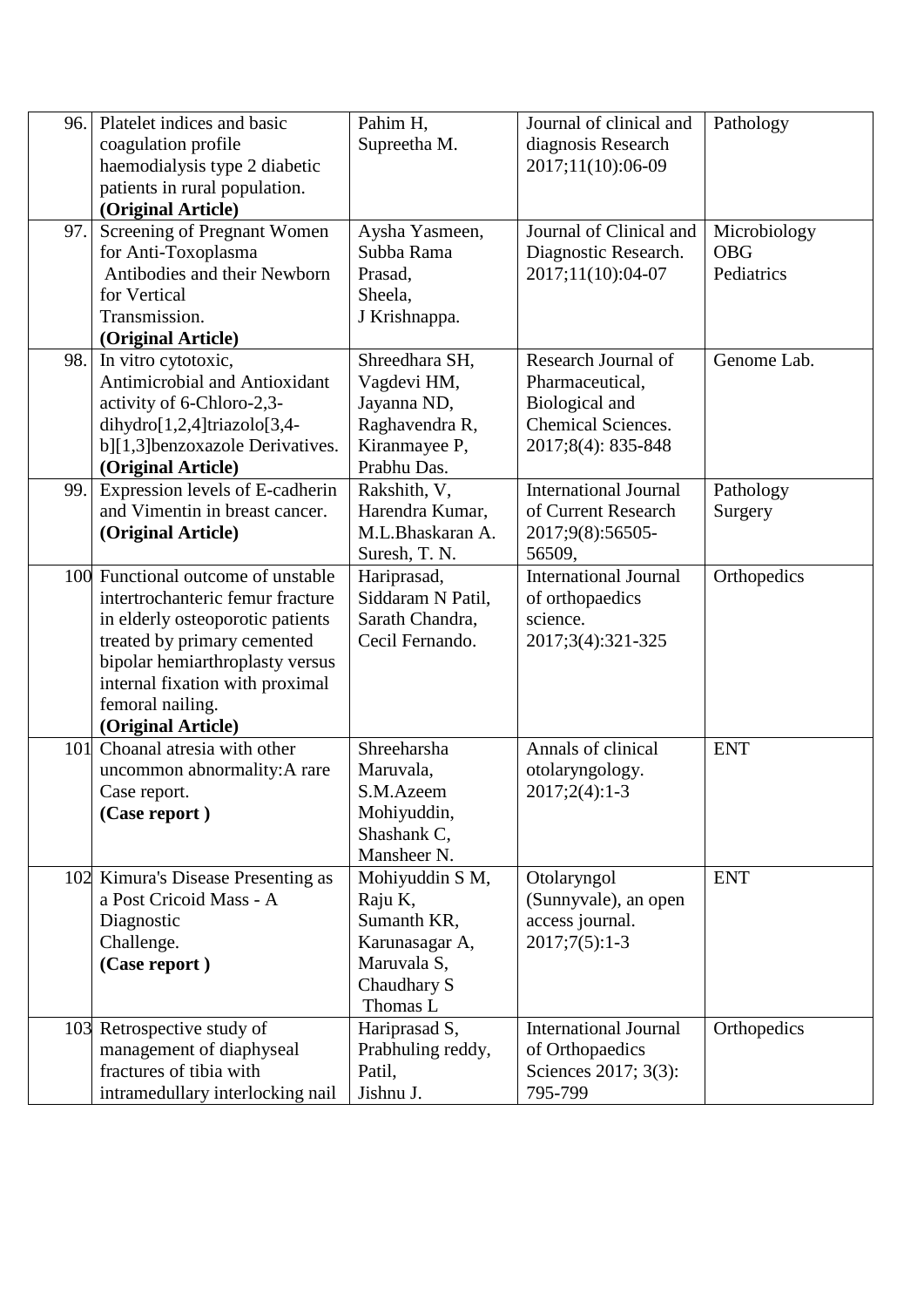| 104 Obstetric outcome in pregnancy                    | Sheela S,               | <b>International Journal</b>          | <b>OBG</b>              |
|-------------------------------------------------------|-------------------------|---------------------------------------|-------------------------|
| complicated by ovarian cysts                          | Sreeramulu P. N,        | of Reproduction,                      | Surgery                 |
| (Original Article)                                    | Poonguzhali L,          | Contraception,                        |                         |
|                                                       | Arulselvi K.            | Obstetrics and                        |                         |
|                                                       |                         | Gynecology.                           |                         |
|                                                       |                         | 2017;6(11): 5051-                     |                         |
|                                                       |                         | 5054                                  |                         |
| 105 A Comparative Study between                       | Bhavan B.G,             | Journal of Dental and                 | Anesethesiology         |
| shape scoring and ASA Grading                         | Ravi M.                 | Medical Science.                      |                         |
| for Anesthesia Risk                                   | Naga Sheshu             | 2017;16(11):82-85                     |                         |
| Stratification.                                       | Kumari,                 |                                       |                         |
|                                                       | Vasantha,               |                                       |                         |
|                                                       | Dinesh K.               |                                       |                         |
|                                                       | Lakshmi K Swamy.        |                                       |                         |
| 106 Study of auditory functions and                   | Balamurali K,           | Journal of Cancer                     | <b>ENT</b>              |
| quality of life in patients                           | Sarala N, Azeem         | Research and                          |                         |
| receiving cisplatin therapy in                        | Mohiyuddin,             | Therapeutics                          |                         |
| head and neck cancer                                  | Ravi Diwakar            |                                       |                         |
|                                                       |                         |                                       |                         |
| 107 Molecular Characterization of                     | Gangannagari Vijay      | Asian journal of                      | Microbiology            |
| orientia tsutsugamushi in                             | Kumar,                  | epidermiology.                        |                         |
| domestic rodents in kolar                             | P.M.Beena               | 2017;10(3):123-127.                   |                         |
| region, Karnataka.                                    |                         |                                       |                         |
|                                                       |                         |                                       |                         |
| 108 Sciatics(Giridharsi)- An<br>Ayurvedha Perspective | Patil Nj,<br>Padmini T, | Journal of ayurvedh<br>and integrated | Integrative<br>Medicine |
| (Review Article)                                      | Venkataranthamma,       | <b>Medical Sciences.</b>              |                         |
|                                                       | Manohar PV              | 2017;2(5):102-112                     |                         |
| 109 An in-vitro Cytotoxic and                         | Prabhu Das,             | Nano biomedicine and                  | Genome Lab              |
| Genotoxic Properties of                               | Nandhini H              | engineering.                          | Pathology               |
| Allamanda Cathartica L. Latex                         | Sriramaia,              | 2017:9(4):314-323.                    |                         |
| Green NPs on Human                                    | Sudeep Nagaraj,         |                                       |                         |
| Peripheral Blood Mononuclear                          | Venkata Subbaiah        |                                       |                         |
| Cells                                                 | Kotakadi                |                                       |                         |
|                                                       | Ambalath veeti,         |                                       |                         |
|                                                       | Kutty AVM,              |                                       |                         |
|                                                       | Kiranmayee P.           |                                       |                         |
| 110 Cirrhosis of liver: Interference                  | Krishna Sumanth         | <b>Practical Laboratory</b>           | Biochemistry            |
| of serpins in quantification of                       | Nallagangula, K.N.      | Medicine.                             | Medicine                |
| SERPINA4 - A preliminary                              | Shashidhar              | 2017:9:53-57                          | Community               |
| study                                                 | V. Lakshmaiah, C.       |                                       | Medicine                |
|                                                       | Muninarayana            |                                       |                         |
| 111 A Study on Profile of Dietary                     | Sumit Garg,             | International journal                 | Physiology              |
| <b>Status, BMI and Physical</b>                       | Jagadhamba A,           | of physiology.                        | 111/2017                |
| Activity in Patients with Type 2                      | Vinutha Shankar,        | 2017;5(2):132-137.                    |                         |
|                                                       |                         |                                       |                         |
| Diabetes Mellitus.                                    | Kartheyanee Kutty.      |                                       |                         |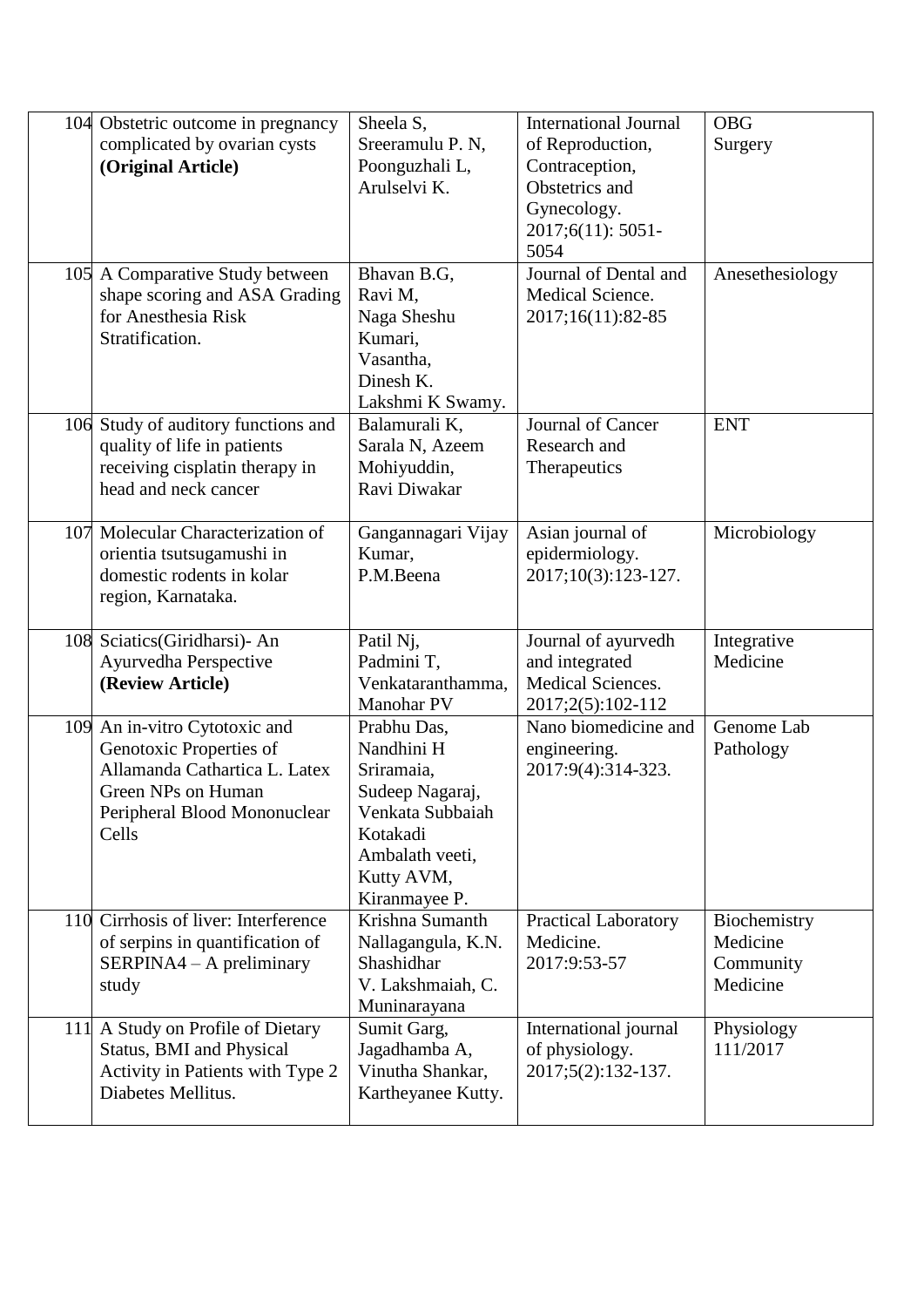|     | 112 Prospective study on prevalence<br>of anemia of pregnant<br>women and its outcome: A<br>community based study<br>(Original Article) | Ravishankar S,<br>Muninarayana C,<br>Anil Navale S,<br>S. Prathima,<br>S. R. Sheela.                                   | Journal of family<br>Medicne and primary<br>care.<br>2017;6(4):739-743                | Comm.Medicne<br>Pathology<br><b>OBG</b> |
|-----|-----------------------------------------------------------------------------------------------------------------------------------------|------------------------------------------------------------------------------------------------------------------------|---------------------------------------------------------------------------------------|-----------------------------------------|
|     | 113 A clinico-mycological appraisal<br>of Dermatophytosis                                                                               | Jaffer Basha S K,<br>Rajesh.G. A                                                                                       | Perspectives Indian<br><b>Medical Research</b><br>2017;5(2):49-53.                    | Dermatology                             |
|     | 114 Obstructed femoral hernia with<br>metastatic ovary as content with<br>primary tumor in ? stomach : a<br>care case report            | Munireddy,<br>Krishna prasad K,<br>Praveen G P<br>Vivek                                                                | Journal of Medical<br>Science and Clinical<br>Research<br>2017;5(7): 25467-<br>25469. | Surgery                                 |
|     | 115 Idiopathic calcinosis cutis os<br>scrotum: a rare case report,<br>evaluation and its management                                     | Muni Reddy<br>Krishna prasad K,<br>Praveen,<br>amal                                                                    | Journal of Medical<br>Science and Clinical<br>Research<br>2017;5(8): 26110-<br>26113  | Surgery                                 |
|     | 116 Vascular hematoma of<br>cerebello-pontine angle: a rare<br>case report                                                              | Muni Reddy,<br>Krishna prasad K,<br>aparajamurthy.                                                                     | <b>International Journal</b><br>of Scientific Study.<br>2017;5(5):281-282             | Surgery                                 |
| 117 | Synchronous primary papillary<br>carcinoma thyroid with ductal<br>carcinoma breast: a rare case<br>report                               | Krishna Prasad,<br>Munireddy,<br>Praveen,<br>Sandeep reddy                                                             | <b>International Journal</b><br>of Development<br>Research.2017;7<br>Article ID: 9580 | Surgery                                 |
|     | 118 Laparoscopic cholecystectomy<br>and Open cholecystectomy - A<br>comparison of complications in<br>a single center experience        | Shashirekha CA,<br>Sankar Vikas,<br>avikiran H.R,<br>Sreeramulu PN,<br>Prasad Krishna,<br>Sathanantham<br>Dinesh Kumar | Journal of Medical<br>Science and Research.<br>2017;5(7):24490-<br>24493              | Surgery                                 |
|     | 119 Forgotten DJ Stent-A Case<br>Report                                                                                                 | Padmalakshmi<br>Bharathi Mohan,<br>Prakash,<br>Kannan P                                                                | Journal of Medical<br>Science and Research.<br>$2017;5(10)$ -                         | Surgery                                 |
|     | 120 Topical Management Of Basal<br>Cell Adenoma                                                                                         | Padmalakshmi<br>Bharathi Mohan,<br>Kannan P                                                                            | Journal of Medical<br>Science and Research.<br>2017;59(10): 28785-<br>28787           | Surgery                                 |
|     | 121 fine needle aspiration cytology<br>versus Trucut Biopsy In The<br>Diagnosis Of Carcinoma Breast<br>$cancer - A comparative study$   | Shashirekha C.A,<br>Rahul Singh R,<br>Ravikiran H.R,<br>Krishna Prasad,<br>Sreeramulu P.N                              | International journal<br>of biomedical<br>research.<br>2017;8(9):497-500              | Surgery                                 |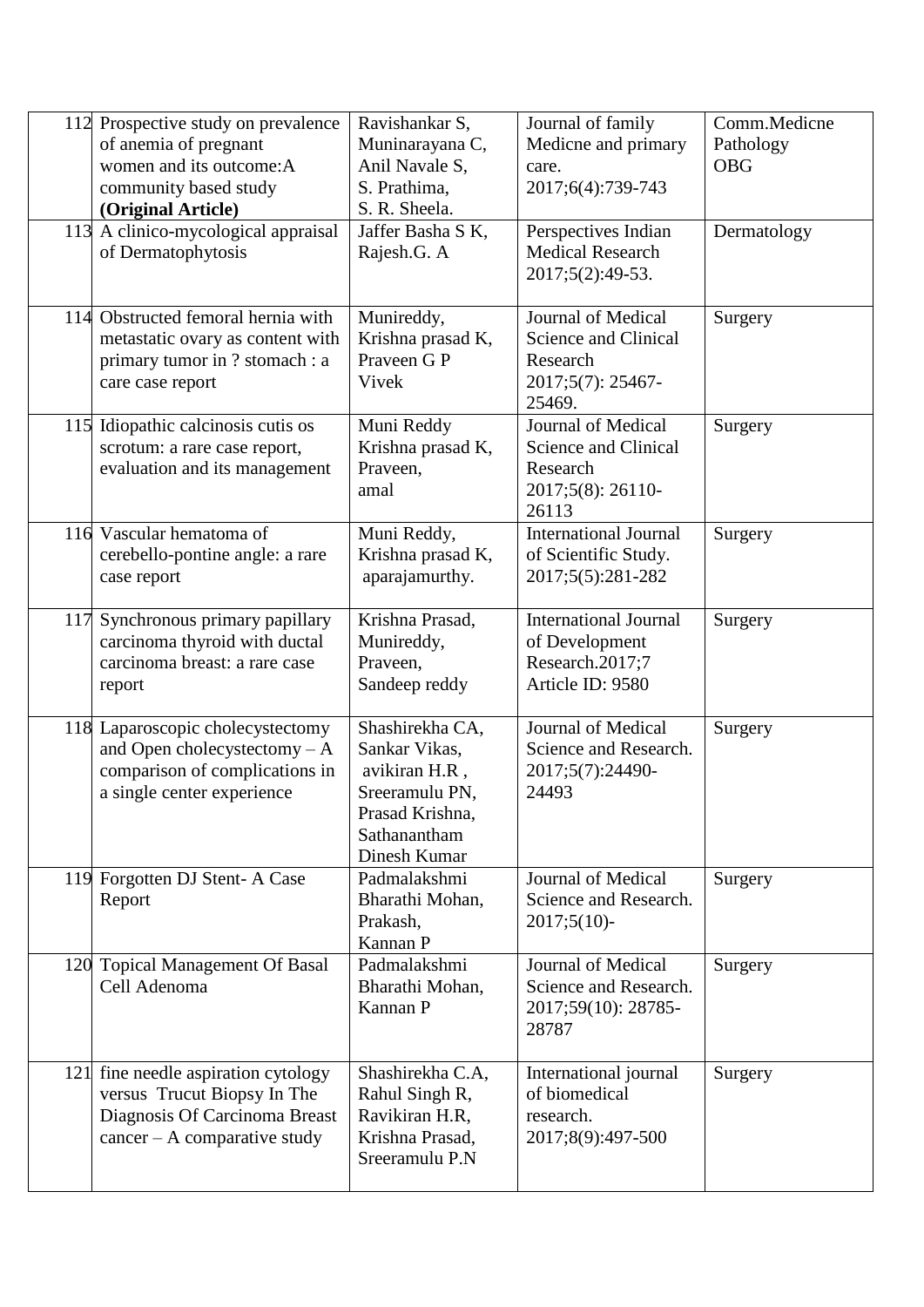| 122 Congenital Pulmonary Airway<br>Malformation (CPAM). A<br>Diagnostic Dilemma.                                                                                                  | Anand Mantha,<br>Rahul Singh R,<br>Bhaskaran A                                                     | <b>JSM Clinical Case</b><br>Report20117; 5(2):1-4                                      | Surgery |
|-----------------------------------------------------------------------------------------------------------------------------------------------------------------------------------|----------------------------------------------------------------------------------------------------|----------------------------------------------------------------------------------------|---------|
| 123 Complicated Meconium Ileus:<br>Case Report With Review Of<br>Literature.                                                                                                      | Anand Mantha,<br>Sreeramulu P.N,<br>Rahul Singh R                                                  | International<br>Journal<br>of<br>Science<br>and<br>Research.<br>2017;6(7):82-84.      | Surgery |
| 124 Obstructed Direct Inguinal<br>Hernia!: A Rare Encounter<br>Revisited.                                                                                                         | Rahul Singh R,<br>Naveed Ahmed<br>Khan, Srinivasan D,<br>Sreeramulu P.N,<br>Lakshmi Reddy          | Journal Of Dental and<br>Medical<br>Sciences.2017;16(3):0<br>$4 - 07$                  | Surgery |
| 125 Case Report and Surgical<br>Technique: Closure with a<br>Filleted Hallux Flap after<br>Transphalengeal Amputation of<br>the Big Toe for Osteomyelitis<br>in the Diabetic Foot | Krishna PrasadK,<br>Sandeep Vogu,<br>Deepak H,<br>Dramal Abraham,<br>Sandeep Reddy                 | Journal of Medical<br>Science and Clinical<br>Research.<br>2017;5(11): 30556-<br>30559 | Surgery |
| 126 A Case of Giant Paratubal Cyst:<br>A Rare Case                                                                                                                                | Sandeep Reddy,<br>Krishna Prasad,<br>Praveen G P,<br>Sreeramulu P.N,<br>Muni Reddy<br>Amal Abraham | Journal of Dental and<br><b>Medical Sciences.</b><br>2017;16(11):78-80                 | Surgery |
| 127 Efficacy of combined serum<br>bilirubin and C-Reactive<br>protein preoperatively in<br>predicting the diagnosis of<br>acute appendicitis.                                     | P N Sreeramulu,<br>MD kashif Imran,<br>Mohan kumar K,<br>Sandeep vogu,<br>silar.                   | Journal of medical<br>science & clinical<br>research.<br>2017;5(5):26802-<br>26807     | Surgery |
| 128 Mohd kashif Imran, prof<br>Krishna prasad, dr amal<br>Abraham, dr praveen                                                                                                     | Fourniers gangrene<br>of the penis.                                                                | JSM clinical case<br>reports.2017; 5(2):<br>1132                                       | Surgery |
| 129 Synovial sarcoma arising from<br>foot a rare case report                                                                                                                      | Mohd kashif Imran,<br>Krishna prasad,<br>Praveen,<br>Sandeep vogu                                  | Journal of Science &<br>Clinical Research.<br>2017;                                    | Surgery |
| 130 Hurthle cell tumours of thyroid-<br>personal experience with<br>review of literature.                                                                                         | P N Sreeramulu,<br>Nemalidinne<br>Keerthi,<br>Srinivasan D                                         | Journal of medical<br>science & clinical<br>research.2017;5 $(7)$ :<br>25637-25645     | Surgery |
| 131 Abdominal cocoon – case series                                                                                                                                                | Shashirekha CA,<br>Nemalidinne<br>keerthi,<br>Ravikiran HR,<br>Vikranth SN.                        | Journal of medical<br>science & clinical<br>research.2017;5(8):<br>27024-27027         | Surgery |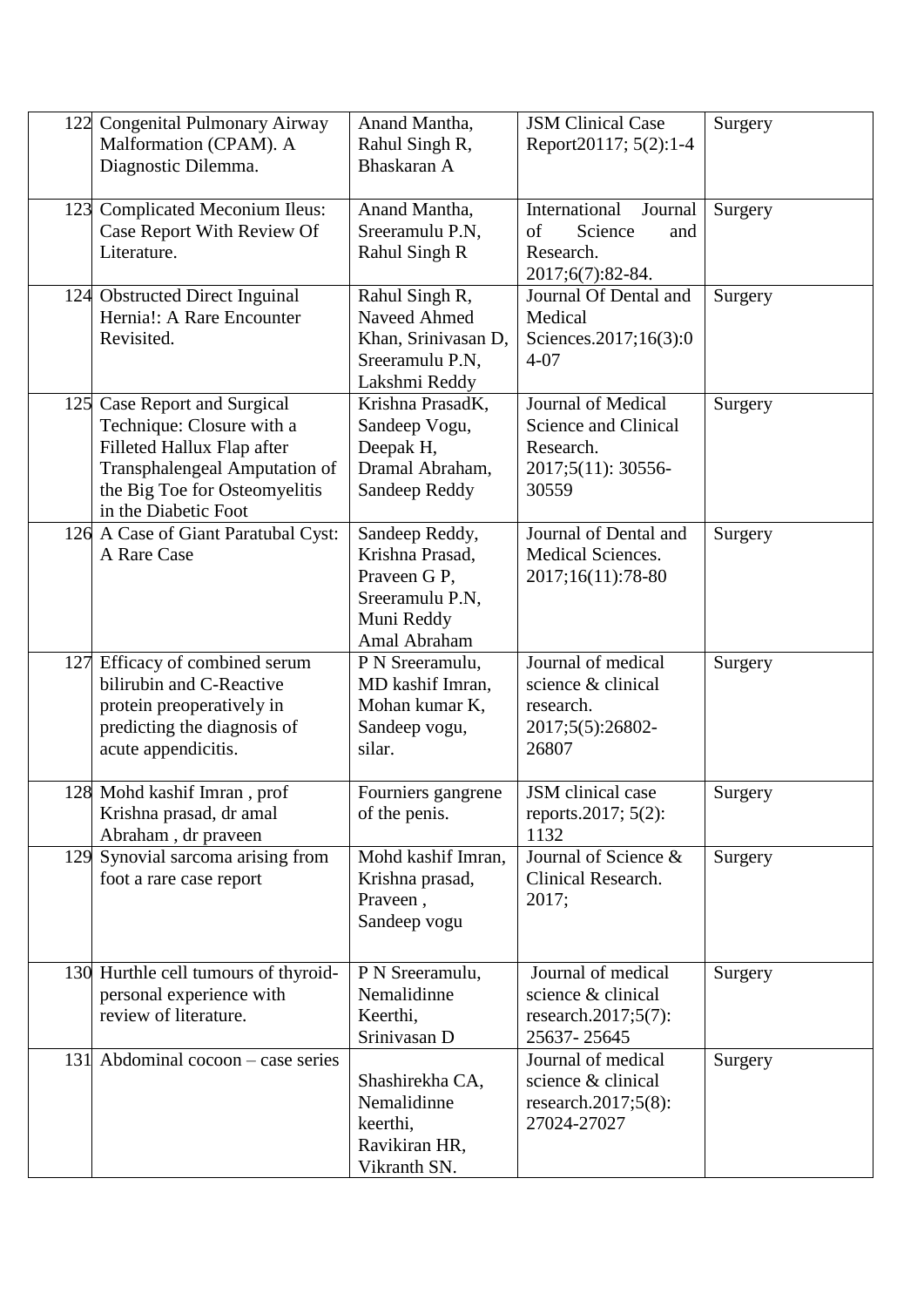|                 | 132 Exteriorisation of omentum<br>from Necrosed Skin an Unusual<br>Complication of Incisional<br>Hernai in a Tertiary Rural<br>Health Centre.                      | Paul Dhinakaran,<br>Krishna Prasad,<br>Dinesh Kumar,<br>Sreeramulu P.N,<br>Amal Abraham.         | <b>JSM</b> Clinical case<br>Reports.2017 5(4): 1-2                                                                     | Surgery                                           |
|-----------------|--------------------------------------------------------------------------------------------------------------------------------------------------------------------|--------------------------------------------------------------------------------------------------|------------------------------------------------------------------------------------------------------------------------|---------------------------------------------------|
|                 | 133 Preoperative neutrophil-to-<br>lymphocyte ratio in predicting<br>the severity of appendicitis: a<br>retrospective cohort study in a<br>tertiary rural hospital | Shashirekha CA,<br>Rahul Singh,<br>Spurthi<br>sanganboina,<br>Sreeramulu PN<br>Krishna Prasad K, | <b>International Journal</b><br>of Surgery Science<br>2017; 1(1): 03-06                                                | Surgery                                           |
|                 | 134 Fine needle aspiration cytology<br>versus trucut biopsy in the<br>diagnosis of breast cancer: a<br>comparative study                                           | Shashiraekha Ca,<br>Rahul Sing R,<br>Ravikiran HR,<br>Sreeramulu PN,<br>Krishna                  | <b>International Journal</b><br>of Biomedical<br>Research 2017; 8(09):<br>497-500.                                     | Surgery                                           |
|                 | 135 Molecular & Epigenetic<br><b>Mechanism of Bidirectional</b><br><b>Liver Fibrosis</b>                                                                           | Sumanth N K<br>Pradhan R<br>Shashidhar K N                                                       | American Journal of<br><b>Liver Clinical</b><br>Research.<br>2017;1(1):001-006.                                        | Biochemistry                                      |
|                 | 136 Expediency of Markers for<br>Early Detection of AKI<br>Sequence to T2DM                                                                                        | Munilakshmi, U<br>K.N. Shashidhar<br>Muninarayana C<br>Madhavi Reddy,<br>V.Lakshmaiah            | Asian Journal of<br>Pharmaceutical and<br>clinical research<br>$2017;9(4):1-5$                                         | Biochemistry<br>Medicine<br>Community<br>Medicine |
|                 | 137 A Fulminant case of community<br>acquired pneumonia due to<br>Acinetobacter baumanii.                                                                          | Parimala S,<br>Sagar M,<br>Beena PM, Raveesha<br>A.                                              | Journal<br>Academy<br>Clinical<br>Microbiology.<br>2017;19: 121-123.                                                   | Microbiology<br>Medicine                          |
|                 | 138 Treatment of acute ischemic<br>stroke with recombinant tissue<br>plasminogen activator: practice<br>pattern among neurologists and<br>physicians.              | Mohammed Y,<br>Sarala N,<br>Asha B,<br>Bhuvana K.                                                | Internationa Journal of<br><b>Basic Clinical</b><br>Pharmacology 2017;<br>$6:180-3.$                                   | Pharmacology                                      |
|                 | 139 phospholipase<br>A2<br>plasma<br>elastase activity in pre- and post<br>pre-eclamptic<br>partum<br>of<br>women. Asian                                           | Dayanand CD,<br>Vanishree B,<br>SheelaSR.                                                        | Asian<br>Journal<br>of<br>pharmaceutical<br>and<br>clinical research. 2017<br>$,10(1), 1-4.$                           | <b>OBG</b><br><b>AHS</b>                          |
|                 | 140 Pregnancy outcome in women<br>with uterine anamolies                                                                                                           | Liston P,<br>Gomathy.E.                                                                          | International journal<br>of reproduction,<br>contraception of<br>obstetrics and<br>gynaecology.<br>2017 6(9):3969-3972 | <b>OBG</b>                                        |
| $141 \text{ A}$ | Retrospective<br>study<br>of<br>Exhumation cases done at Sri<br>Devaraj Urs Medical College,<br>Kolar over a period of 3 years.                                    | Murali Mohan MC,<br>Yadukul S, Kiran J.                                                          | Medico-Legal Update;<br>2017; 17(2); 76-79                                                                             | Forensic Medicine                                 |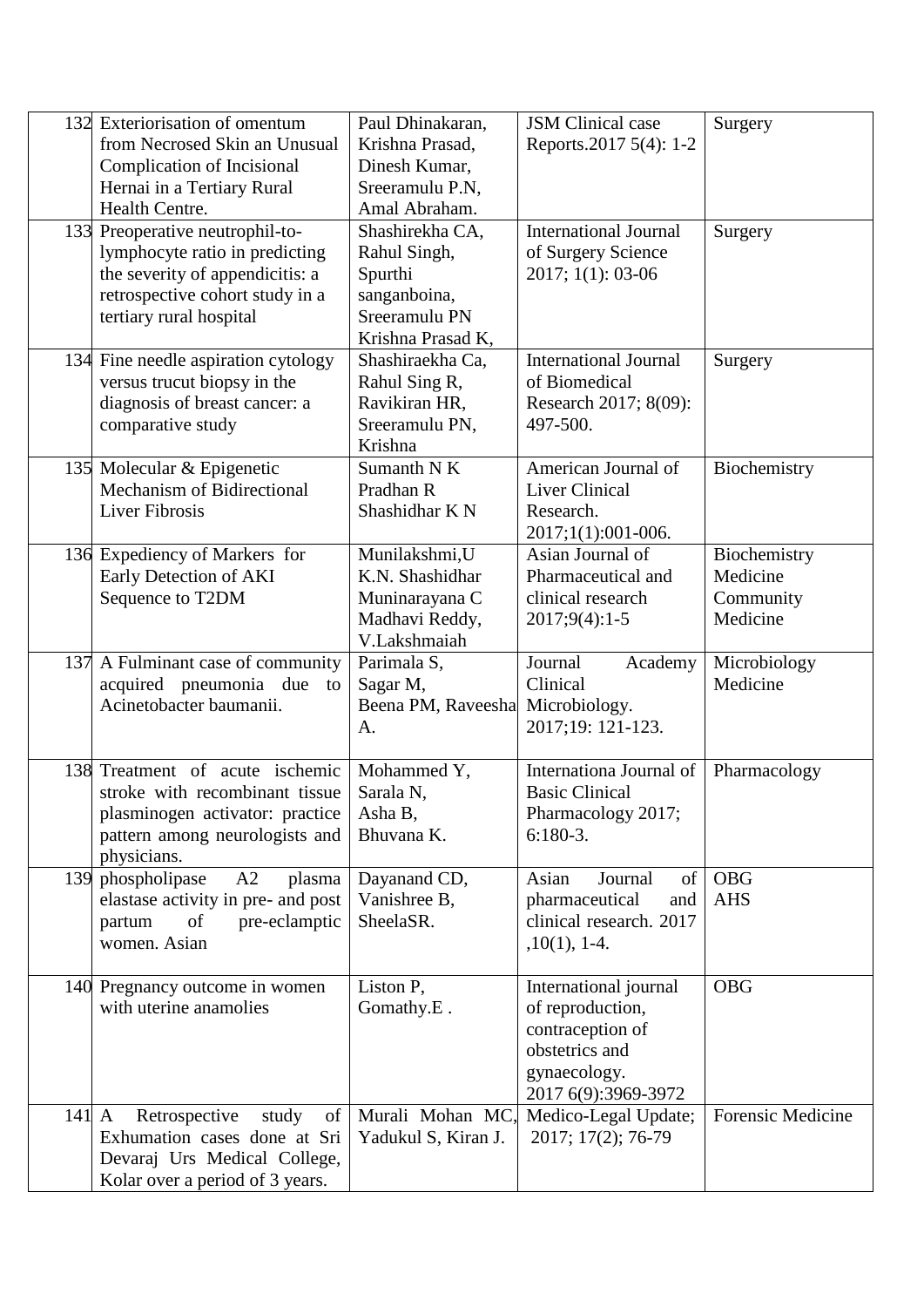| 142 Plasma homocysteine levels<br>and its correlation with diabetic<br>retinopathy.<br>143 hypocalcemia as a prognostic<br>marker in patients with dengue<br>fever. | Vennela<br>devarapalli,<br>Prabhakar K,<br>Rakesh Garlapati,<br>Vishwanatha<br>Reddy.<br>Thanuj reddy,<br>vishwanatha reddy,<br>lakshmaiah V,<br>Rakesh G | Indian Journal of<br>Research.<br>2017;6(11): 118-119<br>Global journal for<br>research<br>analysis.2017;l:6(11)-<br>334-35 | Genaral medicine<br>General medicine |
|---------------------------------------------------------------------------------------------------------------------------------------------------------------------|-----------------------------------------------------------------------------------------------------------------------------------------------------------|-----------------------------------------------------------------------------------------------------------------------------|--------------------------------------|
| 144 A case of pulmonary<br>nocardiosis.                                                                                                                             | S Naga Swetha<br>Modugula                                                                                                                                 | Journal of Medical<br>Science & Clinical<br>Resaecrh.<br>2017;05(11): 31037-<br>40                                          | General medicine                     |
| 145 Study of risk factors of mild<br>cognitive impairment in<br>patients with type 2 diabetes.                                                                      | M S N Swetha,<br>Srinivasa SV, AK<br>Verma, Prabhakar<br>Κ.                                                                                               | <b>International Journal</b><br>of Scientific and<br><b>Research Publications</b><br>2017;7(11):672-675.                    | General medicine                     |
| 146 Study of mean platelet volume<br>in patients with type 2 diabetes<br>mellitus and its correlation with<br>diabetic retinopathy.                                 | Rakesh Garlapati,<br>Viswanatha reddy,<br>Prabhakar K,<br>varshitha.                                                                                      | <b>International Journal</b><br>of Science and<br>Research.<br>2017;6(12): 71-72                                            | General medicine                     |
| 147 Knowledge and attitude of<br>nursing staff towards<br>nebulization therapy in a<br>tertiary care hospital                                                       | Aithal S,<br>Jagmohan SV,<br>Niveditha S.                                                                                                                 | <b>International Journal</b><br><b>Research Medical</b><br>Science. 2017;5:3976-<br>9.                                      | General medicine                     |
| 148 Carotid artery intimal media<br>thickness and ankle brachial<br>index as predictors for<br>atherosclerosis in pre-diabetic<br>patients.                         | Prasad RS,<br>Vidyasagar CR,<br>Sakalecha AK,<br>Prabhakar K,<br>Kumar P                                                                                  | International Journal<br>of Medical Science<br>Public Health.<br>2017;6(10):1528-<br>1532.                                  | General medicine                     |
| 149 correlation of severity of<br>dengue fever with serum<br>transaminase levels                                                                                    | Abhishek Kumar<br>Verma,<br>Prabhakar K,<br>Reddy Prasad.                                                                                                 | Journal of medicale<br>science & Clinical<br>ResearchResearch.<br>2017; 05 (11) 30720-<br>30724                             | General medicine                     |
| 150 An unusual presentation of<br>Marfan syndrome                                                                                                                   | Abhishek Kumar<br>Verma, Raveesha<br>A., Prabhakar K.                                                                                                     | Journal of Medical<br>Science & Clinical<br>Research.<br>2017; 05 (11) 30725-<br>30727                                      | General medicine                     |
| 151 Spontaneous diaphragmatic<br>hernia mimicking<br>hydropneumothorax                                                                                              | Monica sai,<br>Prabhakar,<br><b>Reddy Prasad</b>                                                                                                          | Indian Journal of<br>Medical Science. 2017<br>$; 2393 - 9917$                                                               | General medicine                     |
| 152 Serum GGT activity and CRP<br>level as a marker of glycemic<br>control in patients with type 2<br><b>DM</b>                                                     | Monica sai,<br><b>B.N</b> Raghavendra<br>Prasad                                                                                                           | Indian Journal of<br>Research.<br>.2017; 2250-1991                                                                          | General medicine                     |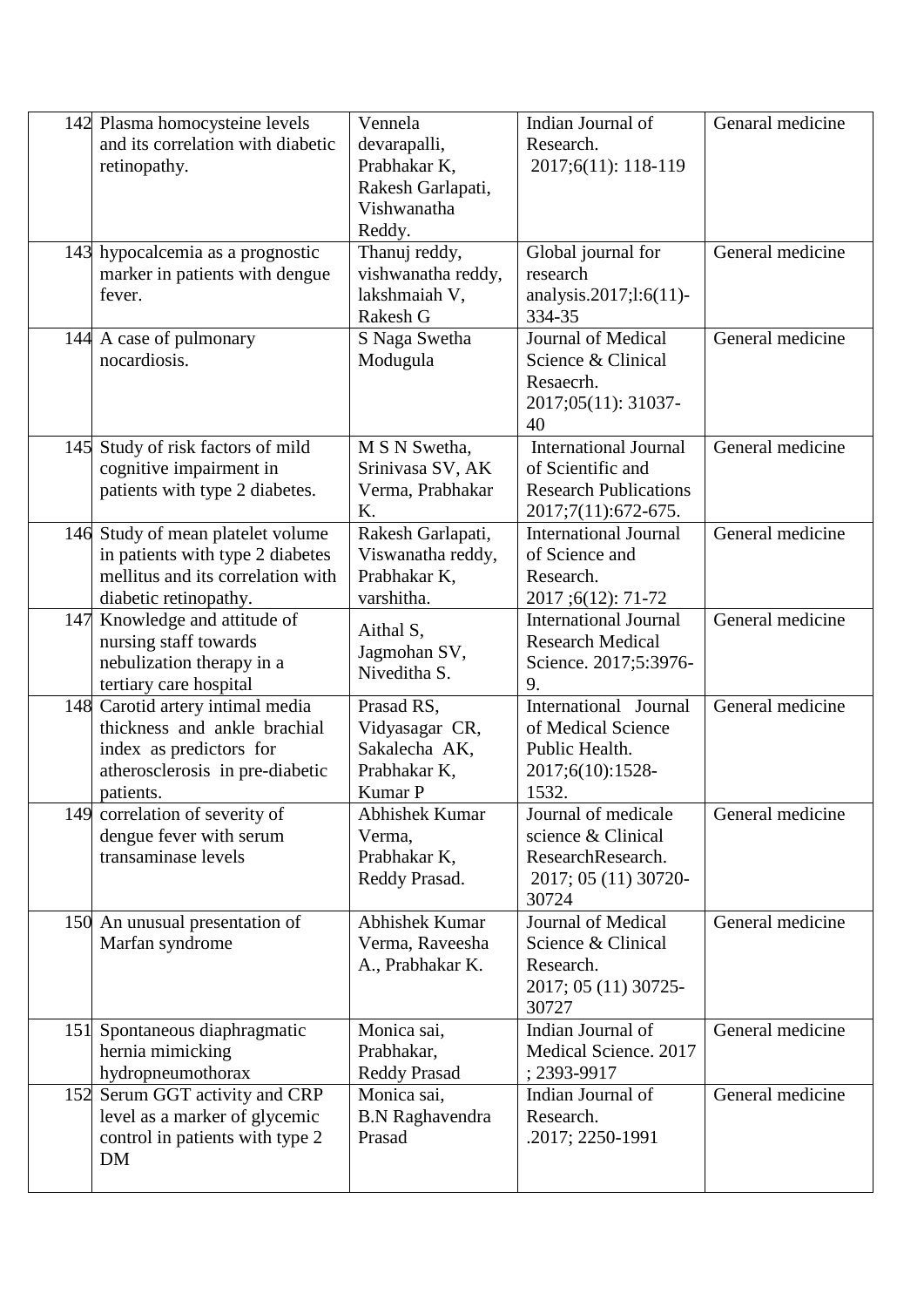| 153 Prevalence of thyroid<br>dysfunction in type 2 diabetes.                                                                                                                                     | Meena menon,<br>niveditha s,<br>prabhakar k, rakesh<br>g, vennala d, thanuj                   | Indian Journal of<br>Applied Research.<br>2017;7(12)36-37                                        | General medicine      |
|--------------------------------------------------------------------------------------------------------------------------------------------------------------------------------------------------|-----------------------------------------------------------------------------------------------|--------------------------------------------------------------------------------------------------|-----------------------|
| 154 ovarian tumour presenting as<br>paraneoplastic syndrome                                                                                                                                      | Meena menon,<br>niveditha s,<br>raveesha a                                                    | <b>International Journal</b><br>of Scientific Research<br>2017;6(12)61                           | General medicine      |
| 155 Isoniazid induced seizures in<br>tb/hiv patient with single<br>therapeitic dose                                                                                                              | jamohan, thanuj<br>reddy, rakesh,                                                             | <b>International Journal</b><br>of Scientific Research<br>2017:6(11)-160-61                      | General medicine      |
| 156 Profile of donors' blood<br>wastage in Bagalkot blood<br>bank: a record based case series<br>study.                                                                                          | Waseem A, Ahmed<br>MV, Gagan S,<br>Sumalatha N.                                               | <b>International Journal</b><br><b>Community Medicine</b><br>Public Health<br>2017;4:2581-6.     | Community<br>Medicine |
| 157 Prevalence of intestinal<br>parasites and its associated<br>socio-demographic factors<br>among the food handlers of<br>Bagalkot city, Karnataka, India.                                      | Waseem A,<br>Kalasker PS,<br>Bhaskar K.                                                       | <b>International Journal</b><br><b>Community Medicine</b><br><b>Public Health</b><br>2017;4:1-4. | Community<br>Medicne  |
| 158 A Study on Surgical Site<br>Infections (SSI) and associated<br>factors in a Tertiary care<br>Hospital in Tumkur, Karnataka.                                                                  | Waseem A,<br>Roshan TM,<br>Chandrashekhar<br>BM,<br>Ahmedi F,<br>Naveed A                     | Naional journal of<br><b>Research Community</b><br>Medicine.<br>2017; 6 (3):206-212.             | Community<br>Medicin  |
| 159 Treatment Optimization in<br><b>Newly Diagnosed</b><br>Hypertensives using WHO/ISH<br><b>Cardiovascular Risk Prediction</b><br>Chart: Findings from 'Great<br>Indian BP Survey', Puducherry. | Satheesh S, Kar SS,<br>Premarajan KC,<br>Kanungo S, Reddy<br>MM, Subathra TA,<br>Jayaraman B. | Journal<br>Cardiovascular<br>Disease Research.<br>2017; 8(4):133-6.                              | Community<br>Medicine |
| 160 M S Padmajothi<br><b>Nitish Narang</b>                                                                                                                                                       | Report of two<br>cases of rare<br>presentations of<br>pterygium.                              | Tropical<br>ophthalmology                                                                        | Ophthalmology         |
| 161 Role of Pterygopalatine fossa<br>block in achieving relatively<br>bloodless field during<br>endoscopic sinus surgery.                                                                        | PH Reji Mathew,<br>Chandrakala<br>S, Vinaya babu S,<br>Sindhura S.                            | An International<br>Journal.<br>2017;10 (2), 62-65                                               | <b>ENT</b>            |
| 162 A study of management of<br>fractures of both bones forearm<br>using locking compression plate                                                                                               | Chirra Chakradhar<br>Reddy, B. Shaik<br>Nazeer, Arun HS,                                      | <b>International Journal</b><br>of Current<br>Research, 2017:9 (3);<br>47593-47598               | Orthopedics           |
| 163 A prospective study of 30 cases<br>of PHILOS plating for<br>displaced proximal humeral<br>fractures.                                                                                         | Siddaram N. Patil,<br>Pandurangaiah<br>Srinivas, Vaibhav<br>Bhadbade                          | <b>International Journal</b><br>of Orthopaedics<br>Sciences.<br>2017 3(3):86-91.                 | Orthopedics           |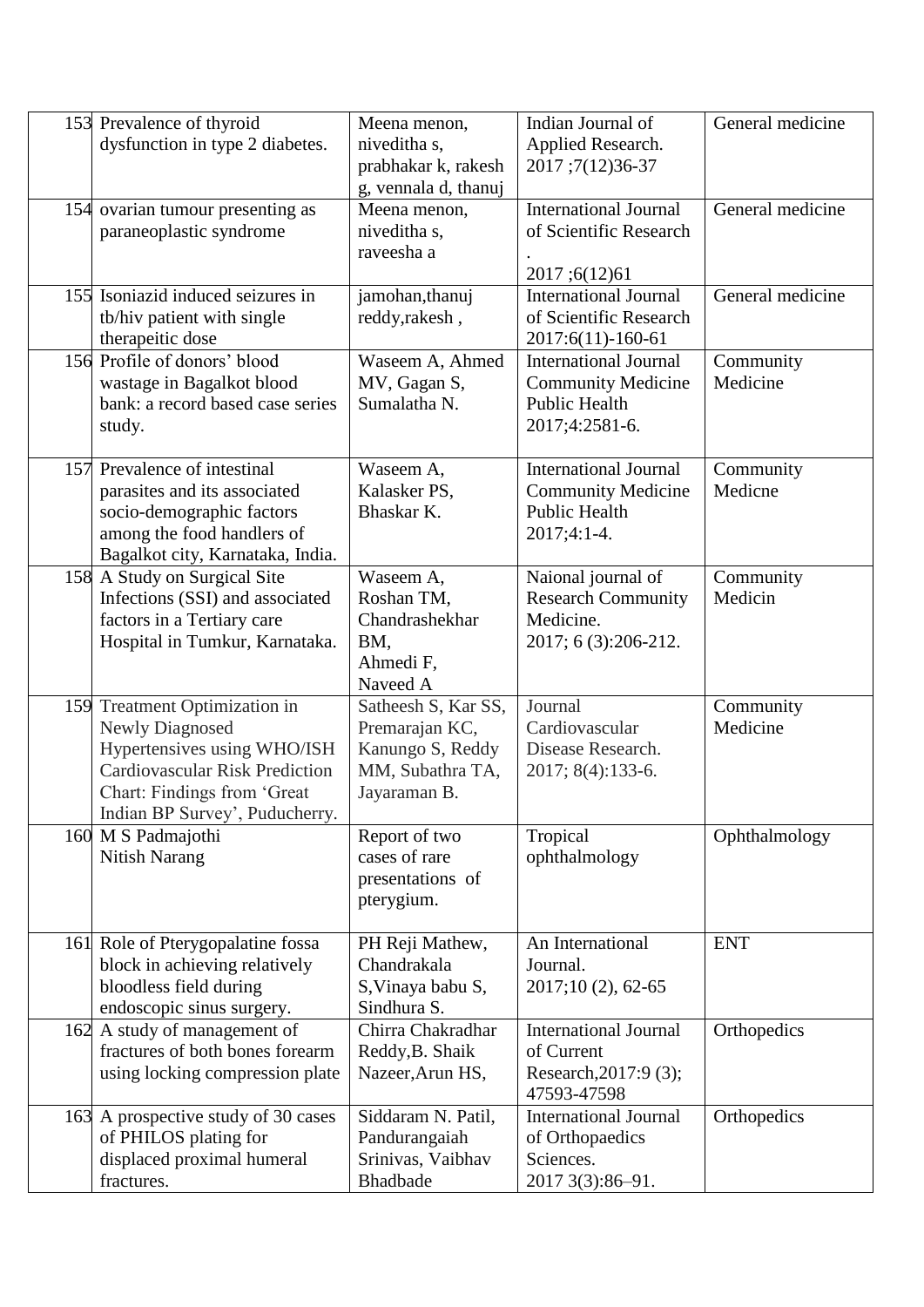|     | 164 Evaluation of the functional<br>outcome of total knee   | Arun HS, SV Anil<br>Kumar, N      | <b>International Journal</b><br>of Orthopaedics      | Orthopedics |
|-----|-------------------------------------------------------------|-----------------------------------|------------------------------------------------------|-------------|
|     | replacement in rural population                             | Rajyalakshmi                      | Sciences.                                            |             |
|     |                                                             | Reddy, PV                         | 2017; 3(3): 464-471                                  |             |
|     |                                                             | Manohar, JS                       |                                                      |             |
|     |                                                             | Nagakumar,                        |                                                      |             |
|     | 165 Operative versus conservative                           | Pammi Karthik                     | <b>International Journal</b>                         | Orthopedics |
|     | treatment in displaced mid shaft                            | Reddy,                            | of Orthopaedics                                      |             |
|     | fractures of clavicle: A                                    | Nagakumar.J.S,Ani                 | Sciences,                                            |             |
|     | retrospective comparative                                   | 1 kumarSV, Mahesh                 | 2017;3(3):75-77;                                     |             |
|     | study,<br>A study of surgical                               | kumar.N,<br>J Naveen Chandra,     | <b>International Journal</b>                         | Orthopedics |
|     | management of                                               | Nagakumar.JS,                     | of Orthopaedics                                      |             |
| 166 | intertrochanteric fracture of                               | PV Manohar,                       | Sciences ; June-                                     |             |
|     | femur with dynamic hip screw                                |                                   | 2017;3(3):788-794                                    |             |
|     | Prospective study of                                        | Siddaram N. Patil,                | <b>International Journal</b>                         | Orthopedics |
|     | management of Schatzker's                                   | Pandurangaiah                     | of Research in                                       |             |
|     | 167 type V & VI tibial plateau                              | Srinivas, Divya                   | Orthopaedics; 2017;                                  |             |
|     | fractures by different types of                             | Bhandari;                         | $3(5); 1070-1077$                                    |             |
|     | plate osteosynthesis                                        |                                   |                                                      |             |
|     | Analysis of primary                                         | Srinivas P, Shaikh<br>B. Nazeer,  | <b>International Journal</b>                         | Orthopedics |
| 168 | interlocking nailing for open<br>fractures of tibial shaft. |                                   | of Orthopaedics<br>Sciences. 2017                    |             |
|     |                                                             |                                   | $3(4):95 - 101.$                                     |             |
|     | 169 Functional outcome of single                            | Srinivas P, Shaikh                | <b>International Journal</b>                         | Orthopedics |
|     | periarticular steroid for                                   | B. Nazeer,                        | of Orthopaedics                                      |             |
|     | periarthritis of shoulder $-A$                              |                                   | Sciences.                                            |             |
|     | prospective study.                                          |                                   | 2017;3(4):683-687.                                   |             |
|     |                                                             |                                   |                                                      |             |
|     | 170 The efficacy of local injection                         | Wayal Utkarsha                    | <b>International Journal</b>                         | Orthopedics |
|     | versus conservative                                         | Ashok,                            | of Orthopaedics<br>Sciences.                         |             |
|     | management in dequervain's<br>disease: A prospective        | Nagakumar.J.S,<br>Vaibhav Mittal, | $2017; 4(1):263-5.$                                  |             |
|     | randomized study.                                           | Arun.H.S.                         |                                                      |             |
|     | 171 Plantar fasciitis treatment: what                       | Vaibhav mittal,                   | <b>International Journal</b>                         | Orthopedics |
|     | is better, oral nonsteroidal anti-                          | Nagakumar.J.S,                    | of Orthopaedics                                      |             |
|     | inflammatory agents or locally                              | Wayal Utkarsha                    | Sciences. 2017;4                                     |             |
|     | injectable steroid?                                         | Ashok, Arun.H.S;                  | $(1):247 - 51.$                                      |             |
|     |                                                             |                                   |                                                      |             |
| 172 | Bilateral proximal radioulnar<br>synostosis a-case report.  | Ashwini.N.S<br>Venkateshu, K. V.  | <b>International Journal</b><br>of Current Research, | Anatomy     |
|     |                                                             |                                   | 2017; 9(7): 54087-                                   |             |
|     |                                                             |                                   | 54089.                                               |             |
|     | 173 Factor V Leiden mutation in                             | Krishnaveni C,                    | Journal of the                                       | Anatomy     |
|     | $preclampsia - A case-control$                              | PusphaKotur                       | Anatomical Society of                                |             |
|     | South Eastern Indian study in a                             | MiteshShetty                      | India.                                               |             |
|     | tertiary care hospital.                                     | Jagadish T.Praveen                | 2017;66(1):111                                       |             |
|     |                                                             | Nagarjuna S                       |                                                      |             |
|     |                                                             | Sharath Balakrishna               |                                                      |             |